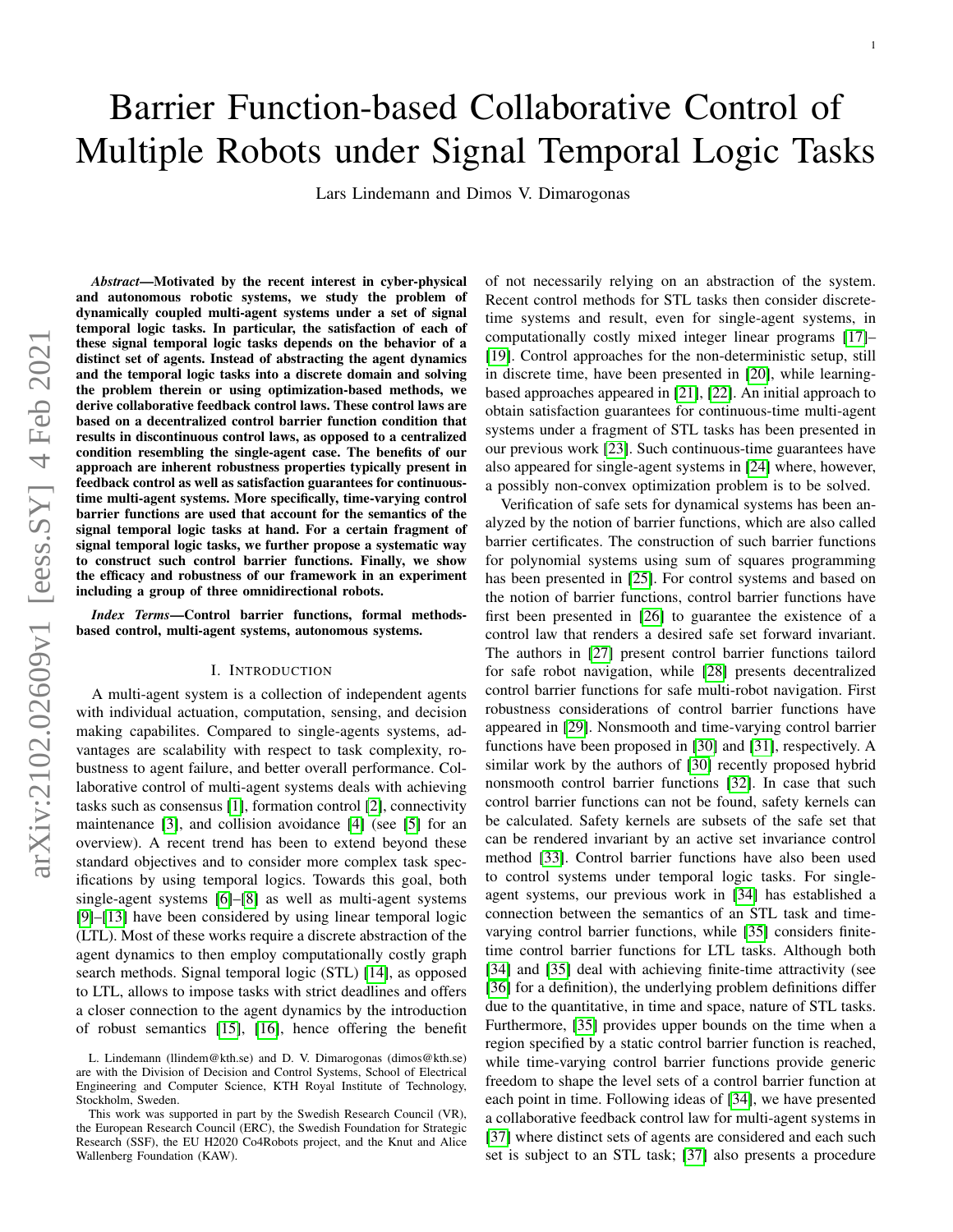to construct control barrier functions for fragments of STL tasks. In contrast to [\[37\]](#page-11-20), the work in [\[38\]](#page-11-21) considers multiagent systems under possibly conflicting local, i.e., individual, tasks, and deals with finding least violating solutions, so that the problem definitions of [\[37\]](#page-11-20) and [\[38\]](#page-11-21) are different.

In this paper, we consider dynamically coupled multi-agent systems under a set of STL tasks. The satisfaction of each task depends on a distinct set of agents. With respect to this setup, the contributions of this paper are threefold. Assuming the existence of control barrier functions that account for the semantics of the STL tasks according to [\[34\]](#page-11-17), we first present a collaborative feedback control law that guarantees the satisfaction of all STL tasks. This control law is based on a decentralized control barrier function condition. It turns out, as argued in the technical section of this paper, that this control law is discontinuous so that Filippov solutions and nonsmooth analysis have to be considered. Second, we present an optimization-based approach to construct control barrier functions for a fragment of STL tasks. Third, we provide an experiment that shows the efficacy and robustness of the presented framework. Compared to optimizationbased techniques, such as the MILP formulation in [\[17\]](#page-11-1), the motivation for control barrier function-based techniques is to obtain robust feedback control laws that directly provide STL satisfaction guarantees for continuous-time systems. This paper is an extension of [\[37\]](#page-11-20). We here additionally present an experiment of a group of three omnidirectional robots, while we also provide important proofs that are not included in [\[37\]](#page-11-20). We also motivate in detail why a discontinuous control law is obtained as opposed to the case where a centralized control barrier function condition is used, resembling the singleagent case. We further extend [\[37\]](#page-11-20) by constructing control barrier functions that induce a linear instead of an exponential temporal behavior (as explained in detail in the paper). The advantages of this are shorter computation times to construct the control barrier functions as well as practical benefits such as making it less likely to experience input saturations.

Section [II](#page-1-0) states preliminaries and the problem formulation, while our proposed problem solution is stated in Sections [III](#page-3-0) and [IV.](#page-5-0) The experiment using three omnidirectional robots is presented in Section [V](#page-7-0) followed by conclusions in Section [VI.](#page-8-0)

#### II. PRELIMINARIES AND PROBLEM FORMULATION

<span id="page-1-0"></span>True and false are  $\top$  and  $\bot$ , while  $\mathbb R$  and  $\mathbb R_{\geq 0}$  are the set of real and non-negative real numbers;  $\mathbb{R}^d$  is the d-dimensional real vector space. Scalars and column vectors are depicted as non-bold letters  $v$  and bold letters  $v$ , respectively. The Euclidean, sum, and max norm of v are  $||v||$ ,  $||v||_1$ , and  $||v||_{\infty}$ , respectively. Let 0 be a vector of appropriate size containing only zeros. An extended class K function  $\alpha : \mathbb{R} \to \mathbb{R}$  is a locally Lipschitz continuous and strictly increasing function with  $\alpha(0) = 0$ . The partial derivatives, here assumed to be row vectors, of a function  $\mathfrak{b}(\boldsymbol{v},t): \mathbb{R}^d \times \mathbb{R}_{\geq 0} \to \mathbb{R}$  evaluated at  $(v^*, t^*)$  are  $\frac{\partial b(v^*, t^*)}{\partial v}$  $\frac{\partial \bm{v}^*,t^*}{\partial \bm{v}} \ := \ \frac{\partial \mathfrak{b}(\bm{v},t)}{\partial \bm{v}}$  $\bar{\partial v}^{\left(v,t\right)}\Big|_{\substack{v=v^* \ t=t^*}}$  and  $\frac{\partial \mathfrak{b}(v^*,t^*)}{\partial t} :=$  $\partial \mathfrak{b}(\boldsymbol{v},t)$ 

 $\left.\frac{(v,t)}{\partial t}\right|_{\substack{v=v^*\\ t=t^*}}$ . For two sets  $S_1$  and  $S_2$ , the Minkowski sum is defined as  $S_1 \oplus S_2 := \{v_1 + v_2 | v_1 \in S_1, v_2 \in S_2\}.$ 

## *A. Discontinuous Systems and Nonsmooth Analysis*

Consider  $\dot{\boldsymbol{v}} = f(\boldsymbol{v}, t)$  where  $f : \mathbb{R}^d \times \mathbb{R}_{\geq 0} \to \mathbb{R}^d$  is locally bounded and measurable. We consider Filippov solutions [\[39\]](#page-11-22) to this system and define the Filippov set-valued map

$$
F[f](\boldsymbol{v},t) := \overline{\cos}\left\{\lim_{i\to\infty} f(\boldsymbol{v}_i,t)|\boldsymbol{v}_i\to\boldsymbol{v},\boldsymbol{v}_i\notin N\cup N_f\right\}
$$

where  $\overline{co}$  denotes the convex closure;  $N_f$  denotes the set of Lebesgue measure zero where  $f(\mathbf{v}, t)$  is discontinuous, while N denotes an arbitrary set of Lebesgue measure zero. A Filippov solution to  $\dot{\mathbf{v}} = f(\mathbf{v}, t)$  is an absolutely continuous function  $\mathbf{v}: [t_0, t_1] \to \mathbb{R}^d$  that satisfies  $\dot{\mathbf{v}}(t) \in F[f](\mathbf{v}, t)$  for almost all  $t \in [t_0, t_1]$ . Due to [\[40,](#page-11-23) Prop. 3] it holds that there exists a Filippov solution to  $\dot{\bm{v}} = f(\bm{v},t)$  if  $f: \mathbb{R}^d {\times} \mathbb{R}_{\geq 0} \to \mathbb{R}^d$ is locally bounded and measurable. For switched systems with state-dependent switching, existence of Filippov solutions is discussed in [\[41\]](#page-11-24). The switching mechanism of the switched system presented in Section [III](#page-3-0) is time-dependent so that [\[40,](#page-11-23) Prop. 3] can still be applied. Consider a continuously differentiable function  $b(v, t)$  so that Clarke's generalized gradient of  $\mathfrak{b}(\mathbf{v},t)$  coincides with the gradient of  $\mathfrak{b}(\mathbf{v},t)$  [\[40,](#page-11-23) Prop. 6], denoted by  $\nabla \mathfrak{b}(\mathbf{v},t) := \left[\frac{\partial \mathfrak{b}(\mathbf{v},t)}{\partial \mathbf{v}}\right]$ ∂v  $\frac{\partial \mathfrak{b}(\mathbf{v},t)}{\partial t}$ . The setvalued Lie derivative of  $b(v, t)$  with respect to  $F[f](v, t)$  at  $(v, t)$  is then defined as

$$
\mathcal{L}_{F[f]}\mathfrak{b}(\boldsymbol{v},t):=\{\nabla \mathfrak{b}(\boldsymbol{v},t)\begin{bmatrix} \boldsymbol{\zeta}^T & 1 \end{bmatrix}^T|\boldsymbol{\zeta}\in F[f](\boldsymbol{v},t)\}.
$$

According to [\[42,](#page-11-25) Thm. 2.2], it holds that

<span id="page-1-1"></span>
$$
\dot{\mathfrak{b}}(\boldsymbol{v}(t),t)\in\mathcal{L}_{F[f]}\mathfrak{b}(\boldsymbol{v}(t),t)
$$

for almost all  $t \in [t_0, t_1]$ . Let  $\mathcal{\hat{L}}_{F[f]} \mathfrak{b}(\boldsymbol{v}, t) := \left\{ \frac{\partial \mathfrak{b}(\boldsymbol{v}, t)}{\partial \boldsymbol{v}} \zeta | \zeta \in \right\}$  $F[f](v, t)$ , the set-valued Lie derivative is then equivalent to  $\mathcal{L}_{F[f]}\mathfrak{b}(\boldsymbol{v},t)=\hat{\mathcal{L}}_{F[f]}\mathfrak{b}(\boldsymbol{v},t)\oplus\big\{\frac{\partial \mathfrak{b}(\boldsymbol{v},t)}{\partial t}\big\}.$ 

*Lemma 1:* Consider  $\dot{v} = f_1(v,t) + f_2(v,t)$  where  $f_1$  :  $\mathbb{R}^d \times \mathbb{R}_{\geq 0} \to \mathbb{R}^d$  and  $f_2 : \mathbb{R}^d \times \mathbb{R}_{\geq 0} \to \mathbb{R}^d$  are locally bounded and measurable. It then holds that

$$
\mathcal{L}_{F[f_1+f_2]}\mathfrak{b}(\boldsymbol{v},t)\subseteq\\ ~~\hat{\mathcal{L}}_{F[f_1]}\mathfrak{b}(\boldsymbol{v},t)\oplus\hat{\mathcal{L}}_{F[f_2]}\mathfrak{b}(\boldsymbol{v},t)\oplus\Big\{\frac{\partial \mathfrak{b}(\boldsymbol{v},t)}{\partial t}\Big\}.
$$

*Proof:* Applying the definition of  $\mathcal{L}_{F[f]} \mathfrak{b}(\mathbf{v}, t)$  gives

$$
\mathcal{L}_{F[f_1+f_2]} \mathfrak{b}(\mathbf{v},t)
$$
\n
$$
:= \{ \nabla \mathfrak{b}(\mathbf{v},t) \begin{bmatrix} \zeta^T & 1 \end{bmatrix}^T | \zeta \in F[f_1+f_2](\mathbf{v},t) \}
$$
\n
$$
\subseteq \{ \nabla \mathfrak{b}(\mathbf{v},t) \begin{bmatrix} \zeta^T & 1 \end{bmatrix}^T | \zeta \in F[f_1](\mathbf{v},t) \oplus F[f_2](\mathbf{v},t) \}
$$
\n
$$
= \left\{ \frac{\partial \mathfrak{b}(\mathbf{v},t)}{\partial \mathbf{v}} \zeta | \zeta \in F[f_1](\mathbf{v},t) \oplus F[f_2](\mathbf{v},t) \right\} \oplus \left\{ \frac{\partial \mathfrak{b}(\mathbf{v},t)}{\partial t} \right\}
$$
\n
$$
= \hat{\mathcal{L}}_{F[f_1]} \mathfrak{b}(\mathbf{v},t) \oplus \hat{\mathcal{L}}_{F[f_2]} \mathfrak{b}(\mathbf{v},t) \oplus \left\{ \frac{\partial \mathfrak{b}(\mathbf{v},t)}{\partial t} \right\}.
$$

where we used the fact that  $F[f_1 + f_2](v, t) \subseteq F[f_1](v, t) \oplus$  $F[f_2](v, t)$  due to [\[43,](#page-11-26) Thm. 1].

## *B. Signal Temporal Logic (STL)*

Signal temporal logic [\[14\]](#page-10-9) is based on predicates  $\mu$  that are obtained after evaluation of a continuously differentiable predicate function  $h : \mathbb{R}^d \to \mathbb{R}$  as  $\mu := \top$  if  $h(v) \geq 0$  and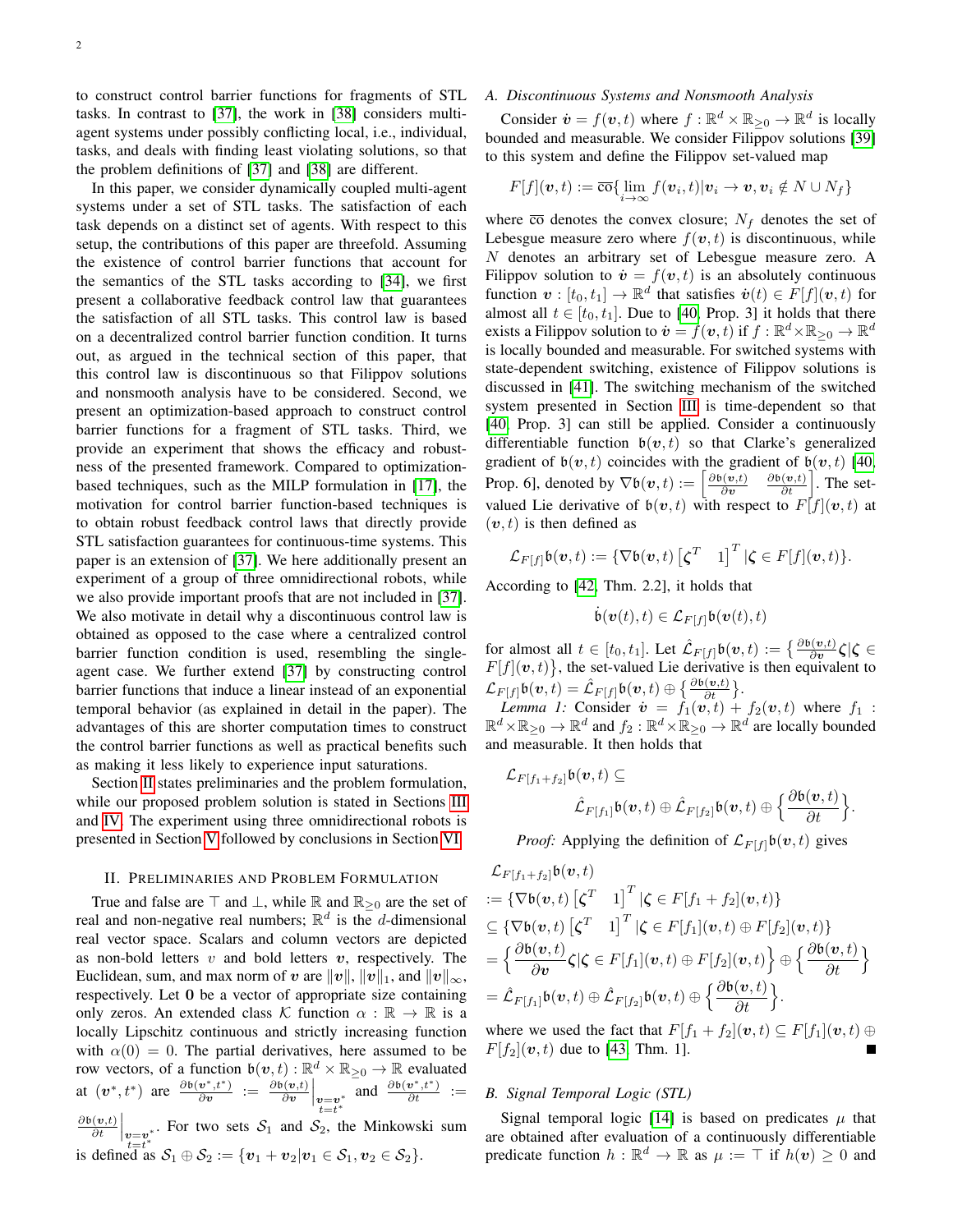$$
\psi \ ::= \top \mid \mu \mid \psi' \land \psi'' \tag{1a}
$$

$$
\phi \ ::= G_{[a,b]}\psi \mid F_{[a,b]}\psi \mid \psi' U_{[a,b]}\psi'' \mid \phi' \wedge \phi'' \qquad (1b)
$$

where  $\psi'$ ,  $\psi''$  denote formulas of class  $\psi$  in [\(1a\)](#page-2-0), whereas  $\phi'$ ,  $\phi''$  denote formulas of class  $\phi$  in [\(1b\)](#page-2-1). Note that  $\neg \mu$  can be encoded in [\(1a\)](#page-2-0) by defining  $\bar{\mu} := -\mu$  and  $\bar{h}(v) := -h(v)$ . The operators  $\neg$ ,  $\wedge$ ,  $G_{[a,b]}$ ,  $F_{[a,b]}$ , and  $U_{[a,b]}$  denote the negation, conjunction, always, eventually, and until operators with  $a \leq b < \infty$ . Formulas of class  $\psi$  in [\(1a\)](#page-2-0) are non-temporal (Boolean) formulas whereas formulas of class  $\phi$  in [\(1b\)](#page-2-1) are temporal formulas. Let  $(s, t) \models \phi$  denote the satisfaction relation, i.e., if a signal  $s : \mathbb{R}_{\geq 0} \to \mathbb{R}^d$  satisfies  $\phi$  at time t;  $\phi$  is satisfiable if  $\exists s : \mathbb{R}_{\geq 0} \to \mathbb{R}^d$  such that  $(s, 0) \models \phi$ . For a given  $s : \mathbb{R}_{\geq 0} \to \mathbb{R}^d$ , the  $\overline{STL}$  semantics [\[14\]](#page-10-9) of the fragment in [\(1\)](#page-2-2) are recursively defined by:  $(s, t) \models \mu$  iff  $h(s(t)) \geq 0$ ,  $(\mathbf{s},t) \models \psi' \wedge \psi''$  iff  $(\mathbf{s},t) \models \psi' \wedge (\mathbf{s},t) \models \psi'', (\mathbf{s},t) \models G_{[a,b]} \psi$ iff  $\forall \bar{t} \in [t+a, t+b], (s, \bar{t}) \models \psi, (s, t) \models F_{[a, b]} \psi$  iff  $\exists \bar{t} \in [t+a, t+b] \text{ s.t. } (\mathbf{s}, \bar{t}) \models \psi \text{, and } (\mathbf{s}, t) \models \psi' U_{[a, b]} \psi'' \text{ iff }$  $\exists \bar{t} \in [t+a, t+b] \text{ s.t. } (\mathbf{s}, \bar{t}) \models \psi'' \land \forall \underline{t} \in [t, \bar{t}], (\mathbf{s}, \underline{t}) \models \psi'.$ Robust semantics [\[16,](#page-11-0) Def. 3] are recursively defined by

$$
\begin{aligned} \rho^\mu(\boldsymbol{s},t) &:= h(\boldsymbol{s}(t)), \quad \rho^{-\mu}(\boldsymbol{s},t) := -\rho^\mu(\boldsymbol{s},t), \\ \rho^{\psi^\prime \wedge \psi^{\prime\prime}}(\boldsymbol{s},t) &:= \min(\rho^{\psi^\prime}(\boldsymbol{s},t),\rho^{\psi^{\prime\prime}}(\boldsymbol{s},t)), \\ \rho^{G_{[a,b]}\psi}(\boldsymbol{s},t) &:= \min_{\bar{t}\in[t+a,t+b]} \rho^\psi(\boldsymbol{s},\bar{t}), \\ \rho^{F_{[a,b]}\psi}(\boldsymbol{s},t) &:= \max_{\bar{t}\in[t+a,t+b]} \rho^\psi(\boldsymbol{s},\bar{t}), \\ \rho^{\psi^\prime \ U_{[a,b]}\ \psi^{\prime\prime}}(\boldsymbol{s},t) &:= \max_{\bar{t}\in[t+a,t+b]} \min(\rho^{\psi^{\prime\prime}}(\boldsymbol{s},\bar{t}),\min_{\underline{t}\in[t,\bar{t}]}\rho^{\psi^\prime}(\boldsymbol{s},\underline{t})), \end{aligned}
$$

and determine how robustly a signal s satisfies  $\phi$  at time t. It holds that  $(s,t) \models \phi$  if  $\rho^{\phi}(s,t) > 0$  [\[15,](#page-10-10) Prop. 16].

## <span id="page-2-5"></span>*C. Control Barrier Functions encoding STL tasks*

Our previous work [\[34\]](#page-11-17) has established a connection between a function  $\mathfrak{b} : \mathbb{R}^d \times \mathbb{R}_{\geq 0} \to \mathbb{R}$  (later shown to be a valid control barrier function) and the STL semantics of  $\phi$  given in [\(1b\)](#page-2-1). In particular, if this function is according to [\[34,](#page-11-17) Steps A, B, and C], then, for a given signal  $s : \mathbb{R}_{\geq 0} \to \mathbb{R}^d$  with  $\mathfrak{b}(\mathbf{s}(t), t) \geq 0$  for all  $t \geq 0$ , it holds that  $(\mathbf{s}, 0) \neq \emptyset$ . Let

$$
\mathfrak{C}(t) := \{ \boldsymbol{v} \in \mathbb{R}^d | \mathfrak{b}(\boldsymbol{v},t) \geq 0 \}
$$

so that equivalently  $s(t) \in \mathfrak{C}(t)$  for all  $t \geq 0$  implies  $(s, 0) \models \phi$ . The conditions in [\[34,](#page-11-17) Steps A, B, and C] are summarized next. To encode conjunctions contained in  $\phi$ , a smooth approximation of the min-operator in the robust semantics is used. For p functions  $\mathfrak{b}_l : \mathbb{R}^d \times \mathbb{R}_{\geq 0} \to \mathbb{R}$  where  $l \in \{1,\ldots,p\}$ , let  $\mathfrak{b}(\nu,t) := -\frac{1}{\eta} \ln \big( \sum_{l=1}^p \exp(-\eta \mathfrak{b}_l(\nu,t)) \big)$ with  $\eta > 0$ . Note that  $\min_{l \in \{1, ..., p\}} \mathfrak{b}_l(\boldsymbol{v}, t) \approx \mathfrak{b}(\boldsymbol{v}, t)$  where the accuracy of this approximation increases with  $\eta$ , i.e.,

$$
\lim_{\eta \to \infty} -\frac{1}{\eta} \ln \left( \sum_{l=1}^p \exp(-\eta \mathfrak{b}_l(\boldsymbol{v},t)) \right) = \min_{l \in \{1,\dots,p\}} \mathfrak{b}_l(\boldsymbol{v},t).
$$

Regardless of the choice of  $\eta$ , we have

$$
-\frac{1}{\eta}\ln\Big(\sum_{l=1}^p \exp(-\eta \mathfrak{b}_l(\boldsymbol{v},t))\Big) \leq \min_{l\in\{1,\ldots,p\}} \mathfrak{b}_l(\boldsymbol{v},t) \quad (2)
$$

<span id="page-2-2"></span><span id="page-2-1"></span><span id="page-2-0"></span>which is useful since  $b(v, t) \ge 0$  implies  $b_l(v, t) \ge 0$  for each  $l \in \{1, \ldots, p\}$ , i.e., the conjunction operator can be encoded. Let the predicate funtion  $h_l(v)$  correspond to the predicate  $\mu_l$ . In Steps A and B, we illustrate the main idea for single temporal operators, i.e., only one always, eventually, or until operator is contained in  $\phi$ .

| Step A) Single temporal operators in (1b) without conjunctions |                                                                                                                              |
|----------------------------------------------------------------|------------------------------------------------------------------------------------------------------------------------------|
| $G_{[a,b]}\mu_1$                                               | $\  p = 1, \forall t' \in [a, b], b_1(\mathbf{v}, t') \leq h_1(\mathbf{v})$                                                  |
| $F_{[a,b]}\mu_1$                                               | $  p = 1, \exists t' \in [a, b] \text{ s.t. } \mathfrak{b}_1(\mathbf{v}, t') \leq h_1(\mathbf{v})$                           |
|                                                                | $\mu_1 U_{[a,b]}\mu_2 \parallel p = 2, \exists t' \in [a,b] \text{ s.t. } b_2(v,t') \leq h_2(v), \forall t'' \in \mathbb{R}$ |
|                                                                | $[0, t'], b_1(\mathbf{v}, t'') \leq h_1(\mathbf{v})$                                                                         |

Note that [\(2\)](#page-2-3) ensures satisfaction of  $\mu_1 U_{[a,b]}\mu_2$  if  $\mathfrak{b}(\mathbf{s}(t), t) \geq 0$  for all  $t \in [a, b]$ . In Step B, we generalize the results from Step A, but now with conjunctions of predicates instead of a single predicate. Let  $\psi_1 := \mu_1 \wedge ... \wedge \mu_{\tilde{p}_1}$  and  $\psi_2 := \mu_{\tilde{p}_1+1} \wedge \ldots \wedge \mu_{\tilde{p}_1+\tilde{p}_2}$  where  $\tilde{p}_1, \tilde{p}_2 \geq 1$ .

| Step B) Single temporal operators in (1b) with conjunctions. |                                                                                                                                                                                                                                                                                                                                         |
|--------------------------------------------------------------|-----------------------------------------------------------------------------------------------------------------------------------------------------------------------------------------------------------------------------------------------------------------------------------------------------------------------------------------|
| $G_{[a,b]}\psi_1$                                            | $p = \tilde{p}_1, \forall t' \in [a, b], \forall l \in \{1, \ldots, \tilde{p}_1\}, \mathfrak{b}_l(\boldsymbol{v}, t') \leq$<br>$h_l(\boldsymbol{v})$                                                                                                                                                                                    |
| $F_{[a,b]}\psi_1$                                            | $p = \tilde{p}_1, \exists t' \in [a, b], \forall l \in \{1, , \tilde{p}_1\} \text{ s.t.}$<br>$\mathfrak{b}_l(\boldsymbol{v},t') \leq h_l(\boldsymbol{v})$                                                                                                                                                                               |
|                                                              | $\psi_1 U_{[a,b]}\psi_2 \$ $p = \tilde{p}_1 + \tilde{p}_2, \exists t' \in [a,b], \forall l' \in {\tilde{p}_1 + 1, , \tilde{p}_1 + \tilde{p}_2}$<br>s.t. $b_{l'}(\mathbf{v}, t') \leq h_{l'}(\mathbf{v})$ and $\forall t'' \in [0, t'], \forall l'' \in {\tilde{p}_1, , \tilde{p}_1}, b_{l''}(\mathbf{v}, t'') \leq h_{l''}(\mathbf{v})$ |

In Step C), conjunctions of single temporal operators are considered. The conditions on  $\mathfrak{b}(\mathbf{v},t)$  are a straightforward extension of Steps A and B. For instance, consider  $G_{[a_1,b_1]}\psi_1 \wedge$  $F_{[a_2,b_2]}\psi_2 \wedge \psi_3 U_{[a_3,b_3]}\psi_4$ . Let  $p=3$  where  $\mathfrak{b}_1(\nu, t)$ ,  $\mathfrak{b}_2(\nu, t)$ , and  $\mathfrak{b}_3(v, t)$  are associated with  $G_{[a_1,b_1]}\psi_1$ ,  $F_{[a_2,b_2]}\psi_2$ , and  $\psi_3 U_{[a_3,b_3]} \psi_4$  and constructed as in Steps A and B.

Similar to [\[34\]](#page-11-17), a switching mechanism is introduced and we integrate  $o_l$  :  $\mathbb{R}_{\geq 0} \rightarrow \{0,1\}$  into  $b(v, t)$  :=  $-\frac{1}{\eta} \ln \left( \sum_{l=1}^p \mathfrak{o}_l(t) \exp(-\eta \mathfrak{b}_l(\boldsymbol{v},t)) \right);$  p is again the total number of functions  $\mathfrak{b}_l(\mathbf{v}, t)$  obtained from Steps A, B, and C and each  $b_l(v, t)$  corresponds to either an always, eventually, or until operator with a corresponding time interval  $[a_l, b_l]$ . We remove single functions  $b_l(v, t)$  from  $b(v, t)$  when the corresponding always, eventually, or until operator is satisfied. For each temporal operator, the associated  $\mathfrak{b}_l(\boldsymbol{v},t)$  is removed at  $t = b_l$ , i.e.,  $\mathfrak{o}_l(t) = 1$  if  $t < b_l$  and  $\mathfrak{o}_l(t) := 0$  if  $t \geq b_l$ . We denote the switching sequence by  $\{s_0 := 0, s_1, \ldots, s_q\}$ with  $q \in \mathbb{N}$  as the total number of switches. This sequence is known due to knowledge of  $[a_l, b_l]$ . At time  $t \geq s_j$  we have  $s_{j+1} := \text{argmin}_{b_l \in \{b_1, ..., b_p\}} \zeta(b_l, t)$  where  $\zeta(b_l, t) := b_l - t$  if  $b_l - t > 0$  and  $\zeta(b_l, t) := \infty$  otherwise. We further require that each function  $\mathfrak{b}_l(\mathbf{v}, t)$  is continuously differentiable so that  $\mathfrak{b}(\boldsymbol{v},t)$  is continuously differentiable on  $\mathbb{R}^d \times (s_j, s_{j+1})$ .

#### *D. Coupled Multi-Agent Systems*

<span id="page-2-3"></span>Consider M agents modeled by an undirected graph  $\mathcal{G}$  :=  $(V, \mathcal{E})$  where  $V := \{1, \ldots, M\}$  while  $\mathcal{E} \in V \times V$  indicates communication links. Let  $x_i \in \mathbb{R}^{n_i}$  and  $u_i \in \mathbb{R}^{m_i}$  be states and inputs of agent *i*. Also let  $\boldsymbol{x} := \begin{bmatrix} x_1^T & \dots & x_M^T \end{bmatrix}^T$ ∈  $\mathbb{R}^n$  with  $n := n_1 + \ldots + n_M$ . The dynamics of agent i are

<span id="page-2-4"></span>
$$
\dot{\boldsymbol{x}}_i = f_i(\boldsymbol{x}_i, t) + g_i(\boldsymbol{x}_i, t)\boldsymbol{u}_i + c_i(\boldsymbol{x}, t) \tag{3}
$$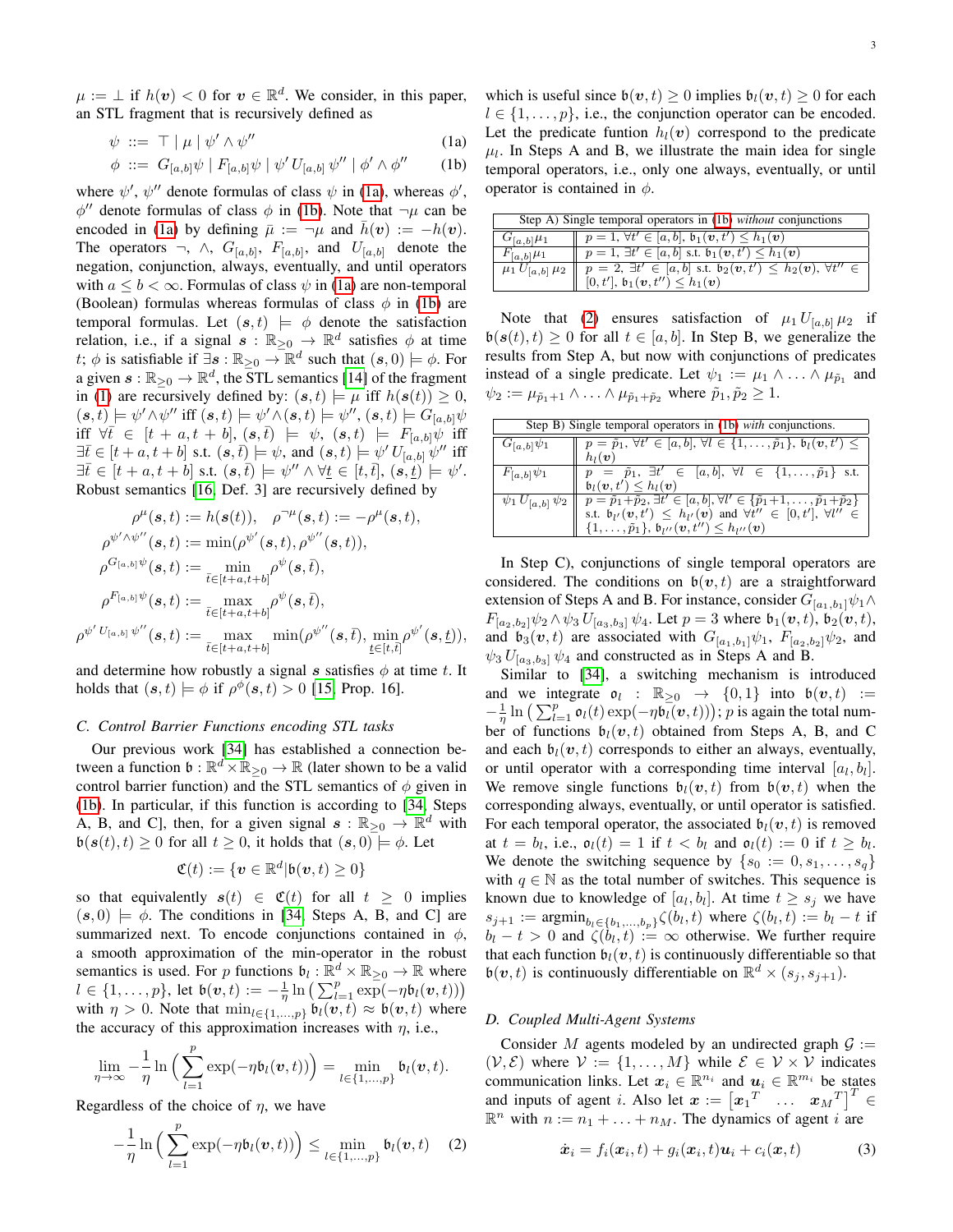where  $f_i: \mathbb{R}^{n_i} \times \mathbb{R}_{\geq 0} \to \mathbb{R}^{n_i}$ ,  $g_i: \mathbb{R}^{n_i} \times \mathbb{R}_{\geq 0} \to \mathbb{R}^{n_i \times m_i}$ , and  $c_i : \mathbb{R}^n \times \mathbb{R}_{\geq 0} \to \mathbb{R}^{n_i}$  are locally Lipschitz continuous;  $c_i(\mathbf{x}, t)$  may model *given dynamical couplings* such as those induced by a mechanical connection between agents;  $c_i(x, t)$ may also describe unmodeled dynamics or disturbances. We assume that  $f_i(\boldsymbol{x}_i, t)$  and  $g_i(\boldsymbol{x}_i, t)$  are only known by agent i and  $c_i(x, t)$  is bounded, but otherwise unknown so that no knowledge of x and  $c_i(x, t)$  is required by agent i for the control design. In other words, there exists a known  $C \geq 0$ such that  $||c_i(\boldsymbol{x}, t)||_{\infty} \leq C$  for all  $(\boldsymbol{x}, t) \in \mathbb{R}^n \times \mathbb{R}_{\geq 0}$ .

*Assumption 1:* The function  $g_i(\mathbf{x}_i, t)$  has full row rank for all  $(x_i, t) \in \mathbb{R}^{n_i} \times \mathbb{R}_{\geq 0}$ .

<span id="page-3-6"></span>*Remark [1](#page-3-1):* Assumption 1 implies  $m_i \geq n_i$ . Since  $c_i(\mathbf{x}, t)$ is not known by agent i, the system [\(3\)](#page-2-4) is, however, *not* feedback equivalent to  $\dot{x}_i = u_i$ . Canceling  $f_i(x_i)$  may also induce high control inputs, while we derive a minimum norm controller in Section [III-B.](#page-5-1) Assumption [1](#page-3-1) allows to decouple the construction of control barrier functions from the dynamics of the agents as discussed in Section [IV.](#page-5-0) In other words, for a function  $\mathfrak{b}(\mathbf{x},t)$  it holds that  $\frac{\partial \mathfrak{b}(\mathbf{x},t)}{\partial \mathbf{x}_i} g_i(\mathbf{x}_i,t) = \mathbf{0}$ if and only if  $\frac{\partial b(x,t)}{\partial x_i} = 0$ . We note that most of the standard multi-agent literature assume simplified dynamics to deal with the complexity of the problem at hand. Collision avoidance, consensus, formation control, or connectivity maintenance can be achieved through a secondary controller  $f_i^{\mathfrak{u}}$ . Let  $\mathcal{V}_i^{\mathfrak{u}} \subseteq \mathcal{V}$  be a set of agents that *induce dynamical* i *couplings*, and let  $x_i^u := \begin{bmatrix} x_{j1}^T & \cdots & x_{j|y_i^u|}^T \end{bmatrix}^T$  and  $n_i^u :=$  $n_{j_1} + \ldots + n_{j_{|\mathcal{V}_i^{\text{u}}|}}$  for  $j_1, \ldots, j_{|\mathcal{V}_i^{\text{u}}|} \in \mathcal{V}_i^{\text{u}}$ . By using  $u_i :=$  $g_i(\boldsymbol{x}_i, t)^T (g_i(\boldsymbol{x}_i, t) g_i(\boldsymbol{x}_i, t)^T)^{-1} f_i^{\text{u}}(\boldsymbol{x}_i^{\text{u}}, t) + \boldsymbol{v}_i$  the dynamics  $\dot{x}_i = f_i(\dot{x}_i, t) + f_i^{\text{u}}(\dot{x}^{\text{u}}, t) + g_i(\dot{x}_i, t)v_i + c_i(\dot{x}, t)$  resemble [\(3\)](#page-2-4) if  $f_i^{\mathfrak{u}}$  :  $\mathbb{R}^{n_i^{\mathfrak{u}}} \times \mathbb{R}_{\geq 0} \to \mathbb{R}^{n_i}$  is locally Lipschitz continuous.

#### *E. Problem Formulation*

Consider K temporal formulas  $\phi_1, \ldots, \phi_K$  of the form [\(1b\)](#page-2-1) and let the satisfaction of  $\phi_k$  for  $k \in \{1, ..., K\}$  depend on the set of agents  $V_k \subseteq V$ . This means that knowledge of the solutions  $x_i : \mathbb{R}_{\geq 0} \to \mathbb{R}^{n_i}$  to [\(3\)](#page-2-4) for  $i \in \mathcal{V}_k$  is sufficient to evaluate if  $\phi_k$  is satisfied. Assume further that  $V_1 \cup \ldots \cup V_K =$ V and that the sets of agents  $V_1, \ldots, V_K \in V$  are disjoint, i.e.,  $\mathcal{V}_{k_1} \cap \mathcal{V}_{k_2} = \emptyset$  for all  $k_1, k_2 \in \{1, \ldots, K\}$  with  $k_1 \neq k_2$ . There are hence no formula dependencies between agents in  $\mathcal{V}_{k_1}$  and agents in  $\mathcal{V}_{k_2}$ , although these agents may still be dynamically coupled through  $c_i(x, t)$ . The formula dependencies need to be in accordance with the graph topology of  $G$  as follows.

*Assumption 2:* For each  $\phi_k$  with  $k \in \{1, \ldots, K\}$ , it holds that  $(i_1, i_2) \in \mathcal{E}$  for all  $i_1, i_2 \in \mathcal{V}_k$ .

<span id="page-3-5"></span>*Problem 1:* Consider K formulas  $\phi_k$  of the form [\(1b\)](#page-2-1). Derive a decentralized control law  $u_i$  for each agent  $i \in V$  so that, for each Filippov solution  $x : \mathbb{R}_{\geq 0} \to \mathbb{R}^n$  to [\(3\)](#page-2-4) under  $u_i$ ,  $0 < r \le \rho^{\phi_1 \wedge \ldots \wedge \phi_K}(x,0)$  where r is maximized.

## <span id="page-3-0"></span>III. BARRIER FUNCTION-BASED CONTROL STRATEGIES

We first motivate why the decentralized multi-agent case requires a discontinuous control law, while the centralized case, resembling a single-agent formulation, permits contin-uous control laws [\[38,](#page-11-21) Coroll. 1]. For  $j_1, \ldots, j_{|\mathcal{V}_k|} \in \mathcal{V}_k$ , define  $\bar{x}_k$   $:=$   $\begin{bmatrix} x_{j_1}^T & \dots & x_{j_{|\mathcal{V}_k|}}^T \end{bmatrix}^T \in \mathbb{R}^{\bar{n}_k}$  with  $\bar{n}_k$   $:=$  $n_{j_1} + \ldots + n_{j|\mathcal{V}_k|}$ . Note that, for agents in  $\mathcal{V}_k$ , the stacked agent dynamics of the elements in [\(3\)](#page-2-4) are

$$
\dot{\bar{\pmb{x}}}_k = \bar{f}_k(\bar{\pmb{x}}_k,t) + \bar{g}_k(\bar{\pmb{x}}_k,t) \bar{u}_k(\bar{\pmb{x}}_k,t) + \bar{c}_k(\pmb{x},t)
$$

<span id="page-3-1"></span>with  $\bar{u}_k(\bar{x}_k, t)$  explicitly depending on  $\bar{x}_k$  and t and where

$$
\bar{f}_k(\bar{\boldsymbol{x}}_k,t) := \begin{bmatrix} f_{j_1}(\boldsymbol{x}_{j_1},t)^T & \dots & f_{j_{|\mathcal{V}_k|}}(\boldsymbol{x}_{j_{|\mathcal{V}_k|}},t)^T \end{bmatrix}^T,
$$
\n
$$
\bar{g}_k(\bar{\boldsymbol{x}}_k,t) := \text{diag}(g_{j_1}(\boldsymbol{x}_{j_1},t),\dots,g_{j_{|\mathcal{V}_k|}}(\boldsymbol{x}_{j_{|\mathcal{V}_k|}},t)),
$$
\n
$$
\bar{\boldsymbol{u}}_k(\bar{\boldsymbol{x}}_k,t) := \begin{bmatrix} \boldsymbol{u}_{j_1}(\bar{\boldsymbol{x}}_k,t)^T & \dots & \boldsymbol{u}_{j_{|\mathcal{V}_k|}}(\bar{\boldsymbol{x}}_k,t)^T \end{bmatrix}^T,
$$
\n
$$
\bar{c}_k(\boldsymbol{x},t) := \begin{bmatrix} c_{j_1}(\boldsymbol{x},t)^T & \dots & c_{j_{|\mathcal{V}_k|}}(\boldsymbol{x},t)^T \end{bmatrix}^T.
$$

The function  $\bar{c}_k(x, t)$  may dynamically couple some or even all agents. Let  $\overline{\mathfrak{b}}_k : \mathbb{R}^{\overline{n}_k} \times \mathbb{R}_{\geq 0} \to \mathbb{R}$  denote the control barrier function corresponding to  $\phi_k$  and accounting for Steps A, B, and C. For the stacked agent dynamics, the centralized control barrier function condition (see, e.g., [\[38,](#page-11-21) eq. (6)]) is

<span id="page-3-2"></span>
$$
\frac{\partial \bar{\mathfrak{b}}_k(\bar{\mathbf{x}}_k, t)}{\partial \bar{\mathbf{x}}_k} (\bar{f}_k(\bar{\mathbf{x}}_k, t) + \bar{g}_k(\bar{\mathbf{x}}_k, t)\bar{\mathbf{u}}_k(\bar{\mathbf{x}}_k, t)) \n+ \frac{\partial \bar{\mathfrak{b}}_k(\bar{\mathbf{x}}_k, t)}{\partial t} \ge -\alpha_k(\bar{\mathfrak{b}}_k(\bar{\mathbf{x}}_k, t)) + \left\| \frac{\partial \bar{\mathfrak{b}}_k(\bar{\mathbf{x}}_k, t)}{\partial \bar{\mathbf{x}}_k} \right\|_1 C
$$
\n(4)

where  $\alpha_k : \mathbb{R} \to \mathbb{R}$  is an extended class K function and where we use the constant C since it holds that  $\|\bar{c}_k(x, t)\|_{\infty} \leq C$ , which follows since  $\|\bar{c}_k(\bm{x},t)\|_{\infty} = \max_{i \in \mathcal{V}_k} \|c_i(\bm{x},t)\|_{\infty} \leq$ C since  $||c_i(x, t)||_{\infty} \leq C$  for each  $i \in \mathcal{V}_k$  by assumption. Note that  $\frac{\partial \bar{b}_k(\bar{x}_k,t)}{\partial t} \geq -\alpha_k(\bar{b}_k(\bar{x}_k,t))$  will hold if  $\frac{\partial \bar{b}_k(\bar{x}_k,t)}{\partial \bar{x}_k} = 0$  as ensured by the control barrier function construction proposed in Section [IV](#page-5-0) and by virtue of Lemma [4;](#page-7-1) The solution of [\(4\)](#page-3-2) admits a continuous and bounded control law  $\bar{u}_k(\bar{x}_k, t)$  [\[38,](#page-11-21) Coroll. 1].

<span id="page-3-3"></span>*Remark 2:* There are two ways to compute and implement  $\bar{u}_k(\bar{x}_k, t)$  from [\(4\)](#page-3-2): 1) Each agent  $i \in \mathcal{V}_k$  solves (4) and applies the portion  $u_i(\bar{x}_k, t)$  of  $\bar{u}_k(\bar{x}_k, t)$ , or 2) Inequality [\(4\)](#page-3-2) is solved by one agent  $i \in \mathcal{V}_k$  that sends the portions  $u_i(\bar{x}_k, t)$ of  $\bar{u}_k(\bar{x}_k, t)$  to the agents  $j \in V_k \setminus \{i\}$ . The drawbacks are that at least one agent needs to know the dynamics of each other agent, i.e.,  $\bar{f}_k(\bar{x}_k, t)$  and  $\bar{g}_k(\bar{x}_k, t)$ , and, for a large number of agents, [\(4\)](#page-3-2) may contain a large number of decision variables, equal to the dimension of  $\bar{u}_k(\bar{x}_k, t)$ . The second approach also requires more communication and lacks robustness since a malfunctioning agent i results in a halt of the whole system.

We, as opposed to Remark [2,](#page-3-3) propose the decentralization of [\(4\)](#page-3-2), and hence of the control input computation, such that each agent computes its own control input  $u_i(\bar{x}_k, t)$  alleviating the above issues. Each agent solves its own decentralized control barrier function condition so that their conjunction implies [\(4\)](#page-3-2). A straightforward idea is to let each agent  $i \in \mathcal{V}_k$  solve

<span id="page-3-4"></span>
$$
\frac{\partial \bar{\mathfrak{b}}_k(\bar{\boldsymbol{x}}_k,t)}{\partial \boldsymbol{x}_i} (f_i(\boldsymbol{x}_i,t) + g_i(\boldsymbol{x}_i,t)\boldsymbol{u}_i(\bar{\boldsymbol{x}}_k,t)) \geq -D_i\Big(\frac{\partial \bar{\mathfrak{b}}_k(\bar{\boldsymbol{x}}_k,t)}{\partial t} + \alpha_k(\bar{\mathfrak{b}}_k(\bar{\boldsymbol{x}}_k,t))\Big) + \Big\|\frac{\partial \bar{\mathfrak{b}}_k(\bar{\boldsymbol{x}}_k,t)}{\partial \boldsymbol{x}_i}\Big\|_1 C \tag{5}
$$

where the weight  $D_i := \frac{1}{|\mathcal{V}_k|}$  distributes [\(4\)](#page-3-2) equally to each agent. Note that other weights  $D_i$  could be imagined, as long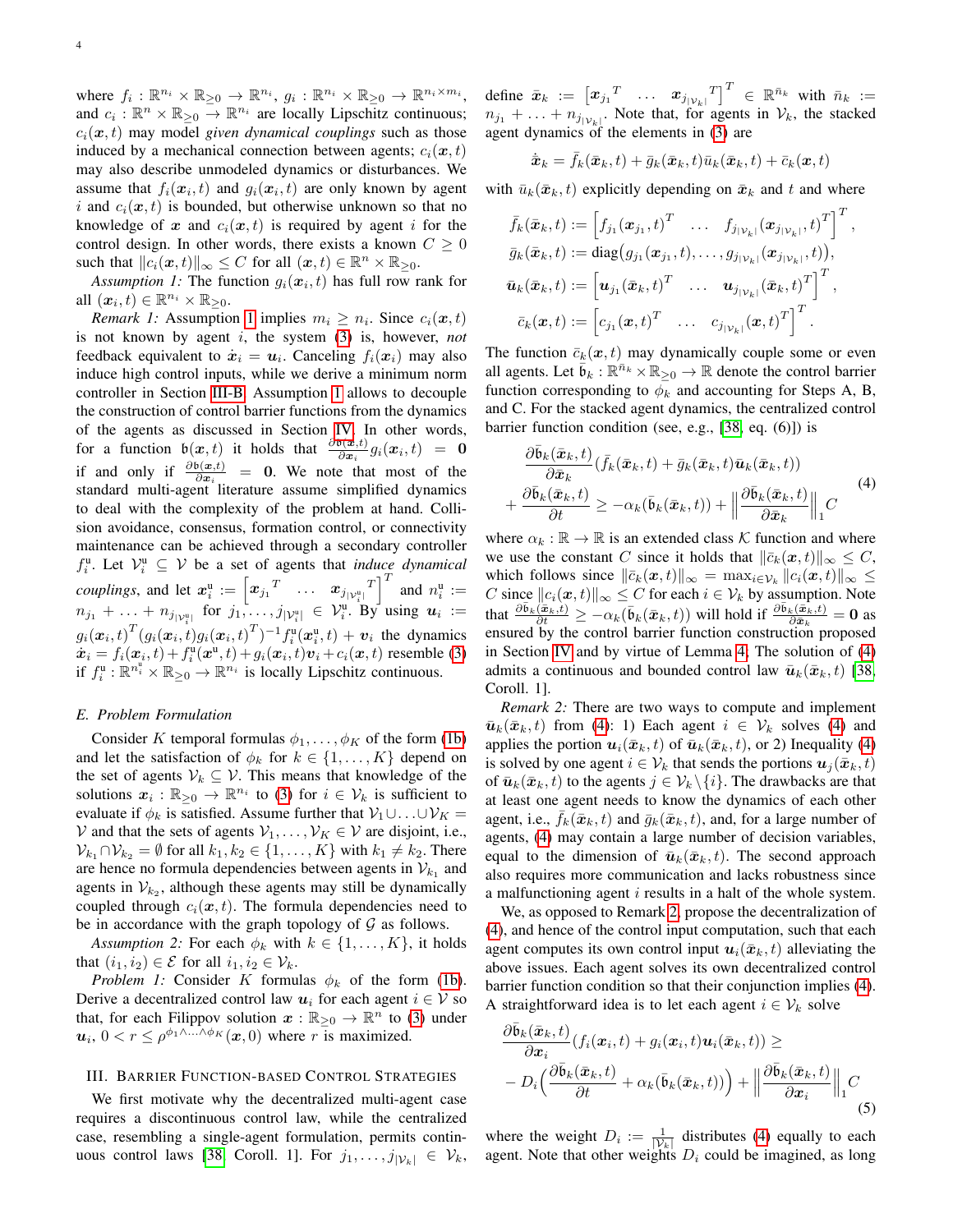as  $\sum_{i \in \mathcal{V}_k} D_i = 1$  similarly to [\[28\]](#page-11-11). We remark that we show, in the proof of Theorem [2,](#page-5-2) why [\(5\)](#page-3-4) for each  $i \in V_k$  implies [\(4\)](#page-3-2). With  $D_i := \frac{1}{|\mathcal{V}_k|}$ , however, the obtained control law may induce problems when the gradients  $\frac{\partial \bar{b}_k(x_k,t)}{\partial x_i}$  become equal to the zero vector. In particular, assume that  $\frac{\partial \bar{b}_k(\bar{x}_k,t)}{\partial x_i} = 0$  while  $\exists j \in \mathcal{V}_k \setminus \{i\}$  such that  $\frac{\partial \bar{b}_k(\bar{x}_k, t)}{\partial x_j} \neq 0$ , then [\(5\)](#page-3-4) for agent i may not be feasible and hence not imply [\(4\)](#page-3-2) (note in this case that  $\frac{\partial \bar{b}_k(\bar{x}_k,t)}{\partial \bar{x}_k} \neq 0$ ). Severely critical, it can be seen that it may happen that  $\|\boldsymbol{u}_i(\boldsymbol{x}_i, t)\| \to \infty$  as  $\frac{\partial \bar{b}_k(\bar{\boldsymbol{x}}_k, t)}{\partial \boldsymbol{x}_i} \to \boldsymbol{0}$  if  $\exists j \in$  $\mathcal{V}_k \setminus \{i\}$  such that  $\frac{\partial \bar{\mathfrak{b}}_k(\bar{\mathfrak{a}}_k,t)}{\partial \mathfrak{a}_j} \to v$  for  $v \neq 0$ . Consequently, a weight function  $D_i : \mathbb{R}^{\overline{n}_k} \times \mathbb{R}_{\geq 0}$  is needed and, as it will turn out, this weight function will be discontinuous.

*Remark 3:* Local Lipschitz continuity for barrier functionsbased control laws has been proven in [\[27,](#page-11-10) Thm. 3] under the "relative degree one condition". For [\(5\)](#page-3-4), this condition is equivalent to  $\frac{\partial \widetilde{b}_k(\bar{x}_k,t)}{\partial x_i} \neq 0$ , which does not hold in general, so that discontinuities in the control law can be expected as analyzed in the proof of Theorem [2.](#page-5-2) For [\(4\)](#page-3-2), note that situations where  $\frac{\partial \bar{b}_k(\bar{x}_k,t)}{\partial \bar{x}_k} = 0$  are taken into account in the proof of [\[38,](#page-11-21) Coroll. 1], ensuring continuity of the control law.

Section [III-A](#page-4-0) extends [\[34\]](#page-11-17) and [\[38,](#page-11-21) Coroll. 1] to obtain a centralized control barrier function condition for multiagent systems with discontinuous control laws. Section [III-B](#page-5-1) uses these results and proposes a control law, based on a decentralized control barrier function condition, that solves Problem [1.](#page-3-5) Sections [III-A](#page-4-0) and [III-B](#page-5-1) assume the existence of the functions  $\mathfrak{b}_k(\bar{x}_k, t)$  that satisfy Steps A, B, and C. In Section [IV,](#page-5-0) we present a procedure to construct such  $\bar{\mathbf{b}}_k(\bar{\mathbf{x}}_k, t)$ .

## <span id="page-4-0"></span>*A. A Centralized Control Barrier Function Condition for Multi-Agent Systems with Discontinuous Control Laws*

The results in this section are derived *without* the need for Assumption [1.](#page-3-1) The functions  $\bar{\mathfrak{b}}_k$  :  $\mathbb{R}^{\bar{n}_k} \times \mathbb{R}_{\geq 0} \to \mathbb{R}$ are continuously differentiable on  $\mathbb{R}^{\bar{n}_k} \times (s_j^k, s_{j+1}^k)$  where  ${s_0^k := 0, s_1^k, \ldots, s_{q_k}^k}$  are the associated switching sequences as discussed in Section [II-C.](#page-2-5) Similarly, define

$$
\mathfrak{C}_k(t) := \big\{\bar{\boldsymbol{x}}_k \in \mathbb{R}^{\bar{n}_k} |\bar{\mathfrak{b}}_k(\bar{\boldsymbol{x}}_k, t) \geq 0\big\}.
$$

For a particular  $k \in \{1, \ldots, K\}$ , let  $\boldsymbol{x} : [t_j^k, t_{j+1}^k] \to \mathbb{R}^n$ be a Filippov solution to [\(3\)](#page-2-4) under the control laws  $u_i(\bar{x}_k, t)$ where  $t_j^k := s_j^k$ . We distinguish between  $t_{j+1}^k$  and  $s_{j+1}^k$  since we want to ensure closed-loop properties over  $[s_j^k, s_{j+1}^k]$ , while Filippov solutions may only be defined for  $t_{j+1}^k < s_{j+1}^k$ .

*Definition 1 (Control Barrier Function):* The function  $\overline{b}_k$ :  $\mathbb{R}^{\bar{n}_k} \times \mathbb{R}_{\geq 0} \to \mathbb{R}$  is a candidate control barrier function (cCBF) for  $[s_j^k, \overline{s_{j+1}}^k)$  if, for each  $\overline{x}_k(s_j^k) \in \mathfrak{C}_k(s_j^k)$ , there exists an absolutely continuous function  $\bar{x}_k : [s_j^k, s_{j+1}^k] \to \mathbb{R}^{\bar{n}_k}$  such that  $\bar{x}_k(t) \in \mathfrak{C}_k(t)$  for all  $t \in [s_j^k, s_{j+1}^k)$ . A cCBF  $\bar{b}_k(\bar{x}_k, t)$ for  $[s_j^k, s_{j+1}^k)$  is a valid control barrier function (vCBF) for  $[s_j^k, s_{j+1}^k]$  and for [\(3\)](#page-2-4) under locally bounded and measurable control laws  $u_i(\bar{x}_k, t)$  if the following holds. For each  $i \in V_k$ with  $c_i : \mathbb{R}^n \times \mathbb{R}_{\geq 0} \to \mathbb{R}^{n_i}$  such that  $||c_i(x, t)||_{\infty} \leq C$ ,  $\mathbf{x}(t_j^k) \in \mathbb{R}^n$  with  $\bar{\mathbf{x}}_k(t_j^k) \in \mathfrak{C}_k(t_j^k)$  implies, for each Filippov solution  $x : [t_j^k, t_{j+1}^k] \rightarrow \mathbb{R}^n$  to [\(3\)](#page-2-4) under the control laws  $\bm{u}_i(\bar{\bm{x}}_k,t)$  with  $t_j^k\ =\ s_j^k,\ \text{that}\ \ \bar{\bm{x}}_k(t)\ \in\ \mathfrak{C}_k(t)\ \ \text{for all}$  $t \in [t_j^k, \min(t_{j+1}^k, s_{j+1}^k)).$ 

Note that the definition of a vCBF does not require that  $t_{j+1}^k \geq s_{j+1}^k$ . In the remainder, we consider open sets  $\mathfrak{D}_k \in$  $\mathbb{R}^{\overline{n}_k}$  such that  $\mathfrak{D}_k \supset \mathfrak{C}_k(t)$  for all  $t \in [s_j^k, s_{j+1}^k)$ .

<span id="page-4-3"></span>*Theorem 1:* Assume that  $\bar{b}_k(\bar{x}_k, t)$  is a cCBF for  $[s_j^k, s_{j+1}^k)$ . If each  $u_i(\bar{x}_k, t)$  is locally bounded and measurable and if there exists an extended class  $K$  function  $\alpha_k$  such that

<span id="page-4-1"></span>
$$
\min \mathcal{L}_{F[\bar{f}_k + \bar{g}_k \bar{\mathbf{u}}_k]} \bar{\mathbf{b}}_k(\bar{\mathbf{x}}_k, t) \ge
$$

$$
- \alpha_k(\bar{\mathbf{b}}_k(\bar{\mathbf{x}}_k, t)) + \left\| \frac{\partial \bar{\mathbf{b}}_k(\bar{\mathbf{x}}_k, t)}{\partial \bar{\mathbf{x}}_k} \right\|_1 C
$$
(6)

for all  $(\bar{x}_k, t) \in \mathfrak{D}_k \times (s_j^k, s_{j+1}^k)$ , then  $\bar{\mathfrak{b}}_k(\bar{x}_k, t)$  is a vCBF for  $[s_j^k, s_{j+1}^k)$  and for [\(3\)](#page-2-4) under  $u_i(\bar{x}_k, t)$ .

<span id="page-4-2"></span>*Proof:* Note first that [\(6\)](#page-4-1) implies

$$
\min \mathcal{L}_{F[\bar{f}_k + \bar{g}_k \bar{\mathbf{u}}_k]} \bar{\mathfrak{b}}_k(\bar{\mathbf{x}}_k, t) \oplus \frac{\partial \bar{\mathfrak{b}}_k(\bar{\mathbf{x}}_k, t)}{\partial \bar{\mathbf{x}}_k} \bar{c}_k(\mathbf{x}, t) \geq -\alpha_k(\bar{\mathfrak{b}}_k(\bar{\mathbf{x}}_k, t))
$$
(7)

since  $-\frac{\partial \bar{\mathfrak{b}}_k(\bar{\boldsymbol{x}}_k,t)}{\partial \bar{\boldsymbol{x}}_k}$  $\frac{\partial \bar{\mathbf{c}}_k(\bar{\boldsymbol{x}}_k,t)}{\partial \bar{\boldsymbol{x}}_k} \bar{c}_k(\boldsymbol{x},t) \;\;\; \leq \;\; \|\frac{\partial \bar{\mathbf{b}}_k(\bar{\boldsymbol{x}}_k,t)}{\partial \bar{\boldsymbol{x}}_k}\|_1 \|\bar{c}_k(\boldsymbol{x},t)\|_\infty \;\;\; \leq$  $\|\frac{\partial \bar{\mathfrak{b}}_k(\bar{\boldsymbol{x}}_k,t)}{\partial \bar{\boldsymbol{x}}_k}$  $\frac{\partial k(x_k,t)}{\partial \bar{x}_k}$  ||1 $C$  by Hölder's inequality (recall also that  $\|\bar{c}_k(\tilde{x}, t)\|_{\infty} \leq C$  since  $\|c_i(x, t)\|_{\infty} \leq C$  for each  $i \in \mathcal{V}_k$ ). Assume next that  $\bar{x}_k(t_j^k) \in \mathfrak{C}_k(t_j^k)$  and consider Filippov solutions  $x : [t_j^k, t_{j+1}^k] \rightarrow \mathbb{R}^n$  to [\(3\)](#page-2-4) under the control laws  $u_i(\bar{x}_k, t)$  with  $t_j^k = s_j^k$ , which are ensured to exist since  $f_i(x_i, t)$ ,  $g_i(x_i, t)$ ,  $c_i(x, t)$ , and  $u_i(\bar{x}_k, t)$  are locally bounded and measurable. Note hence that  $\dot{\bar{b}}_k(\bar{x}_k(t), t) \in \mathcal{L}_{F[\bar{f}_k + \bar{g}_k \bar{\mathbf{u}}_k + \bar{c}_k]} \bar{b}_k(\bar{x}_k(t), t)$  for almost all  $t \in (t_j^k, \min(t_{j+1}^k, s_{j+1}^k))$  and consequently also for almost all  $t \in [t_j^k, \min(t_{j+1}^k, s_{j+1}^k))$ . Due to [\(7\)](#page-4-2) it holds that  $\min \mathcal{L}_{F[\bar{f}_k+\bar{g}_k\bar{\mathbf{u}}_k]}^{\mathcal{L}_{\text{max}}} \overrightarrow{\mathbf{b}}_k(\overrightarrow{\mathbf{x}}_k(t), t)$   $\oplus$  $\partial \bar{\mathfrak{b}}_k(\bar{\boldsymbol{x}}_k(t),t)$  $\frac{(\bar{\bm{x}}_k(t),t)}{\partial \bar{\bm{x}}_k} \bar{c}_k(\bm{x}(t),t) \geq -\alpha_k(\bar{\bm{b}}_k(\bar{\bm{x}}_k(t),t))$  and according to Lemma [1,](#page-1-1) we have  $\min \mathcal{L}_{F[\bar{f}_k + \bar{g}_k \bar{\mathbf{u}}_k + \bar{c}_k]} \bar{\mathbf{b}}_k(\bar{\mathbf{x}}_k(t), t) \geq$  $\min\{\mathcal{L}_{F[\bar{f}_k+\bar{g}_k\bar{\bm{u}}_k]}\bar{\bm{b}}_k(\bar{\bm{x}}_k(t),t)\;\;\oplus\;\widetilde{\mathcal{L}}_{F[\bar{c}_k]}\bar{\bm{b}}_k(\bar{\bm{x}}_k(t),t)\}\quad \;\;=$  $\min\mathcal{L}_{F[\bar{f}_k+\bar{g}_k\bar{\bm{u}}_k]}\bar{\bm{b}}_k(\bar{\bm{x}}_k(t),t) \ \oplus \ \frac{\partial \bar{\bm{b}}_k(\bar{\bm{x}}_k(t),t)}{\partial \bar{\bm{x}}_k}$  $\frac{(\boldsymbol{x}_k(t),t)}{\partial \bar{\boldsymbol{x}}_k} \bar{c}_k(\boldsymbol{x}(t),t)$  since  $\hat{\mathcal{L}}_{F[\bar{c}_k]}$  $\overline{\mathfrak{b}}_k(\bar{\boldsymbol{x}}_k(t),t)$  =  $\{\frac{\partial \bar{\mathfrak{b}}_k(\bar{\boldsymbol{x}}_k(t),t)}{\partial \bar{\boldsymbol{x}}_k}$  $\frac{(\boldsymbol{x}_k(t),t)}{\partial \bar{\boldsymbol{x}}_k} \bar{c}_k(\boldsymbol{x}(t),t)$ , i.e., a singleton, due to [\[43,](#page-11-26) Thm. 1] and since  $\bar{b}_k(\bar{x}_k, t)$  is continuously differentiable. It then holds that  $\dot{\bar{b}}_k(\bar{x}_k(t), t) \geq$  $\min \mathcal{L}_{F[\bar{f}_k+\bar{g}_k\bar{\bm{u}}_k+\bar{c}_k]}\bar{\mathfrak{b}}_k(\bar{\bm{x}}_k(t),t) \ \geq \ -\alpha_k(\bar{\mathfrak{b}}_k(\bar{\bm{x}}_k(t),t)).$  By [\[30,](#page-11-13) Lem. 2], it follows that  $\bar{b}_k(\bar{x}_k(t), t) \geq 0$  for all  $t \in [t_j^k, \min(t_{j+1}^k, s_{j+1}^k)).$ 

<span id="page-4-5"></span>*Remark 4:* We use  $\mathfrak{D}_k$  to obtain a similar notion of robustness as discussed in [\[29\]](#page-11-12). If  $\bar{x}_k(t) \in \mathfrak{D}_k \setminus \mathfrak{C}_k(t)$ , note that  $\dot{\bar{b}}_k(\bar{x}_k(t), t) \geq -\alpha_k(\bar{b}_k(\bar{x}_k(t), t)) > 0$  for almost all  $t \in [s_j^{\overline{k}}, s_{j+1}^{\overline{k}}]$  since  $\overline{b}_k(\overline{x}_k(t), t) < 0$ , which is an important property in the experimental setup in Section [V.](#page-7-0)

To guarantee satisfaction of  $\phi_k$ , Filippov solutions  $\boldsymbol{x}$  :  $[t_0 :=$  $[0, t_1] \to \mathbb{R}^n$  need to be defined for  $t_1 \ge \max(s_q^1, \dots, s_q^K)$  so that we require  $\mathfrak{C}_k(t)$  to be compact. This requirement is not restrictive and can be achieved by considering  $\phi_k \wedge \phi_k^{\text{bd}}$  instead of  $\phi_k$ , as assumed in the remainder, where  $\phi_k^{\text{bd}} := G_{[0,\infty)} \mu_k^{\text{bd}}$ with  $h_k^{\text{bd}}(\bar{x}_k) := D_k - ||\bar{x}_k||$  for a suitably selected  $D_k \geq 0$ .

<span id="page-4-4"></span>*Corollary 1:* Let  $\mathfrak{b}_k(\bar{\boldsymbol{x}}_k, t)$  satisfy the conditions in Steps A, B, and C for  $\phi_k$  and be a cCBF for each  $[s_j^k, s_{j+1}^k)$ . Let each  $u_i(\bar{x}_k, t)$  be locally bounded and measurable. If, for each  $k \in$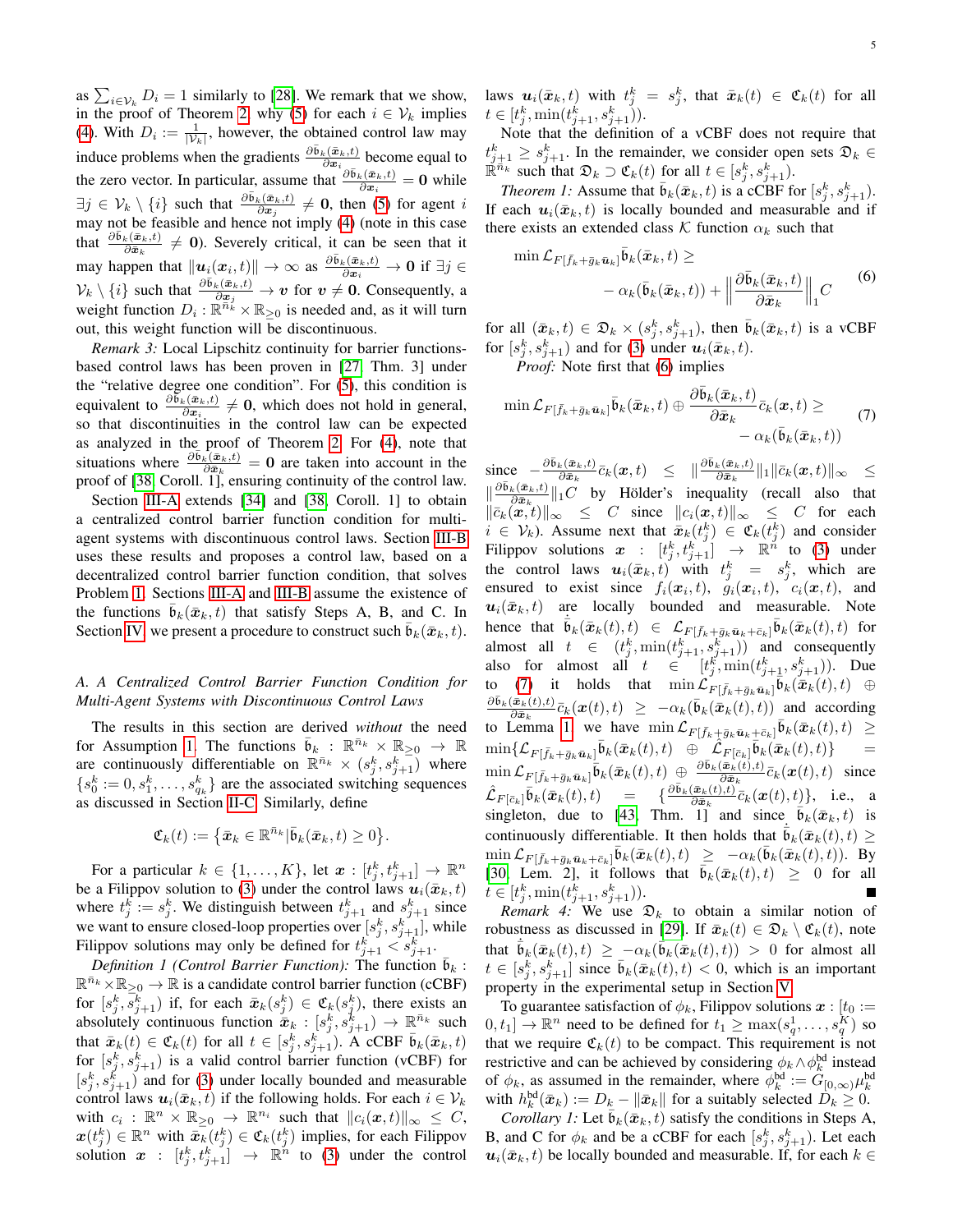$\{1,\ldots,K\},\bar{\mathbf{u}}_k(\bar{\mathbf{x}}_k,t)$  is such that [\(6\)](#page-4-1) holds for all  $(\bar{\mathbf{x}}_k,t)\in$  $\mathfrak{D}_k \times (s_j^k, s_{j+1}^k)$ , then it follows that  $(\bm{x}, 0) \models \phi_1 \wedge \ldots \wedge \phi_K$ for each Filippov solution to [\(3\)](#page-2-4) under  $u_i(\bar{x}_k, t)$ .

*Proof:* Note that  $\bar{b}_k(\bar{x}_k, t)$  is piecewise continuous in t with discontinuities at times  $s_j^k$ . The set  $\mathfrak{C}_k(t)$  is nondecreasing at these switching times  $s_j^k$ , i.e.,  $\lim_{\tau \to -s_j^k} \mathfrak{C}_k(\tau) \subseteq$  $\mathfrak{C}_k(s_j^k)$  where  $\lim_{\tau \to -s_j^k} \mathfrak{C}_k(\tau)$  denotes the left-sided limit of  $\mathfrak{C}_k(t)$  at  $t = s_j^k$ . This follows due to the switching mechanism and, in particular, the function  $\mathfrak{o}_l(t)$  as explained in Section [II-C.](#page-2-5) It is hence sufficient to ensure forward invariance of  $\mathfrak{C}_k(t)$  for each  $[s_j^k, s_{j+1}^k)$  separately since  $\bar{\mathbf{x}}_k(s_{j+1}^k) \in$  $\mathfrak{C}_k(s_{j+1}^k)$  if  $\bar{\mathfrak{\textbf{x}}}_k(t) \in \tilde{\mathfrak{C}}_k(t)$  for all  $t \in [s_j^k, s_{j+1}^k)$ . Due to Theorem [1,](#page-4-3) it follows that  $\bar{x}_k(t) \in \mathfrak{C}_k(t)$  for all  $t \in$  $[t_0, \min(t_1, s_1^1, \dots, s_K^1))$ . Note that  $\mathfrak{C}_k(t) \subseteq {\overline{\mathfrak{X}}_k \in \mathbb{R}^{\bar{n}_k}} \mid D_k$  $\|\bar{\boldsymbol{x}}_k\| \geq 0$  and that  $\mathfrak{C}_k(t) \subset \mathfrak{D}_k$ . Consequently, there exists a compact set  $\mathfrak{D}'_k \subset \mathfrak{D}_k$  so that  $\bar{x}_k(t) \in \mathfrak{C}_k(t)$  implies  $\bar{x}_k(t) \in \mathfrak{D}'_k$ . This means that  $x(t)$  remains in a compact set  $\mathfrak{D}'_1 \times \ldots \times \mathfrak{D}'_K$ , which implies  $t_1 \ge \min(s_1^1, \ldots, s_K^1)$  by [\[39,](#page-11-22) Ch. 2.7]. The same reasoning can be applied for consecutive time intervals. By the conditions imposed on  $\overline{b}_k(\overline{x}_k, t)$  in Steps A, B, and C, it follows that each Filippov solution satisfies  $(\bar{x}_k, 0) \models \phi_k$  since  $\bar{b}_k(\bar{x}_k(t), t) \geq 0$  for all  $t \in [s_0^k, s_q^k]$  so that  $(\boldsymbol{x}, 0) \models \phi_1 \wedge \ldots \wedge \phi_K$  follows.

## <span id="page-5-1"></span>*B. Collaborative Control Laws based on a Decentralized Control Barrier Function Condition*

In this section, we again assume that Assumption [1](#page-3-1) holds. We first analyze cases where  $\frac{\partial \bar{b}_k(\bar{x}_k,t)}{\partial \bar{x}_k} \bar{g}_k(\bar{x}_k,t) = \mathbf{0}^T$ . These cases mean that  $\bar{b}_k(\bar{x}_k, t)$ , although possibly being a cCBF for  $[s_j^k, s_{j+1}^k)$ , may not be a vCBF for  $[s_j^k, s_{j+1}^k)$  and for [\(3\)](#page-2-4) under any control law  $\bar{u}_k(\bar{x}_k, t)$  since [\(6\)](#page-4-1) may fail to hold. Due to Assumption [1,](#page-3-1) it holds that the nullspace of  $\bar{g}_k(\bar{x}_k, t)^T$  is empty, i.e.,  $\frac{\partial \bar{\mathfrak{b}}_k(\bar{\mathbf{x}}_k,t)}{\partial \bar{\mathbf{x}}_k} \bar{g}_k(\bar{\mathbf{x}}_k,t) = \mathbf{0}^T$  if and only if  $\frac{\partial \bar{\mathfrak{b}}_k(\bar{\mathbf{x}}_k,t)}{\partial \bar{\mathbf{x}}_k} =$ 0. To take care of these cases, we define

$$
\omega_k(\bar{x}_k, t) := \frac{\partial \bar{\mathfrak{b}}_k(\bar{x}_k, t)}{\partial t} + \alpha_k(\bar{\mathfrak{b}}_k(\bar{x}_k, t))
$$
(8)  

$$
\mathfrak{B}^k \cdot \left( (\bar{x}_k, t) \in \mathcal{D}_k \times (\mathcal{L}^k, \mathcal{L}^k) \right) \frac{\partial \bar{\mathfrak{b}}_k(\bar{x}_k, t)}{\partial t}
$$

$$
\mathfrak{B}_{j}^{k}:=\left\{(\bar{\boldsymbol{x}}_{k},t)\in\mathfrak{D}_{k}\times (s_{j}^{k},s_{j+1}^{k})|\frac{\partial \mathfrak{b}_{k}(\boldsymbol{x}_{k},t)}{\partial\bar{\boldsymbol{x}}_{k}}=\boldsymbol{0}\right\}
$$

and pose the following assumption.

<span id="page-5-3"></span>*Assumption 3:* For some  $\epsilon_k > 0$ , it holds that  $\omega_k(\bar{x}_k, t) \geq \epsilon_k$ for each  $(\bar{x}_k, t) \in \mathfrak{B}_j^k$ .

Assumption [3](#page-5-3) will be addressed in Section [IV](#page-5-0) in Lemma [4](#page-7-1) an the intuition is that  $\omega_k(\bar{x}_k, t) \geq \epsilon_k > 0$  ensures that [\(6\)](#page-4-1) can be satisfied by a proper choice of  $\alpha_k$  even if  $\frac{\partial \bar{b}_k(\bar{x}_k,t)}{\partial \bar{x}_k} = 0$ . From now on, assume further that  $\mathfrak{D}_k$  is bounded.

*Theorem 2:* Let  $\bar{\mathbf{b}}_k(\bar{\mathbf{x}}_k, t)$  satisfy the conditions in Steps A, B, and C for  $\phi_k$ , be a cCBF for each  $[s_j^k, s_{j+1}^k)$ , and satisfy Assumption [3.](#page-5-3) If, for each  $k \in \{1, \ldots, K\}$ , each agent  $i \in V_k$ applies the control law  $u_i(\bar{x}_k, t) := u_i$  where  $u_i$  is given by

$$
\underset{\mathbf{u}_{i} \in \mathbb{R}^{m_{i}}}{\operatorname{argmin}} \mathbf{u}_{i}^{T} \mathbf{u}_{i}
$$
\n
$$
\text{s.t. } \frac{\partial \bar{\mathbf{b}}_{k}(\bar{\mathbf{x}}_{k}, t)}{\partial \mathbf{x}_{i}} (f_{i}(\mathbf{x}_{i}, t) + g_{i}(\mathbf{x}_{i}, t)\mathbf{u}_{i}) \geq
$$
\n
$$
- D_{i}(\bar{\mathbf{x}}_{k}, t) \omega_{k}(\bar{\mathbf{x}}_{k}, t) + \left\| \frac{\partial \bar{\mathbf{b}}_{k}(\bar{\mathbf{x}}_{k}, t)}{\partial \mathbf{x}_{i}} \right\|_{1} C,
$$
\n(9b)

with

$$
D_i(\bar{\boldsymbol{x}}_k, t) := \begin{cases} \frac{\left\| \frac{\partial \bar{\mathfrak{b}}_k(\bar{\boldsymbol{x}}_k, t)}{\partial \bar{\boldsymbol{x}}_i} \right\|_1}{\sum_{v \in \mathcal{V}_k} \left\| \frac{\partial \bar{\mathfrak{b}}_k(\bar{\boldsymbol{x}}_k, t)}{\partial \bar{\boldsymbol{x}}_v} \right\|_1} \text{if } \sum_{v \in \mathcal{V}_k} \left\| \frac{\partial \bar{\mathfrak{b}}_k(\bar{\boldsymbol{x}}_k, t)}{\partial \bar{\boldsymbol{x}}_v} \right\|_1 \neq 0\\ 1 \qquad \qquad \text{otherwise,} \end{cases}
$$

then it follows that  $(x, 0) \models \phi_1 \land ... \land \phi_K$  for each Filippov solution to [\(3\)](#page-2-4) under  $u_i(\bar{x}_k, t)$ .

*Proof:* The proof can be found in the appendix. The load sharing function  $D_i(\bar{x}_k, t)$  shares the centralized control barrier function condition [\(6\)](#page-4-1) among agents by means of the decentralized control barrier function condition [\(9b\)](#page-5-4). Computation of  $u_i$  is hence decentralized so that smaller optimization problems can be solved without the requirement that an agent knows  $f_k(\bar{x}_k, t)$  and  $\bar{g}_k(\bar{x}, t)$ . The optimization program [\(9\)](#page-5-5) is a computationally tractable convex quadratic program with  $m_i$  decision variables and agents need no knowledge of x and  $c_i(x, t)$ . Also, the desired robustness is obtained, e.g., even if an agent  $i \in \mathcal{V}_k$  malfunctions, the other agents in  $V_k \setminus \{i\}$  will still work towards satisfying  $\phi_k$ .

## <span id="page-5-0"></span>IV. CONTROL BARRIER FUNCTION CONSTRUCTION

The construction of  $\bar{b}_k(\bar{x}_k, t)$  is the same for each  $\phi_k$ . For readability reasons, we hence omit the index  $k$  and consider instead  $\phi$  and  $\mathfrak{b}(\mathbf{x},t)$  with  $\mathbf{x} \in \mathbb{R}^n$ . To enforce the conditions in Steps A, B, and C, we will consider a function  $\gamma_l : \mathbb{R}_{\geq 0} \to \mathbb{R}$  that is associated with the predicate function  $h_l(x)$  and the predicate  $\mu_l$ . Let  $h_l^{opt} := \sup_{x \in \mathbb{R}^n} h_l(x)$  for which it has to hold that  $h_l^{\text{opt}} \ge 0$ . Otherwise, i.e, if  $h_l^{\text{opt}} < 0$ ,  $\mu_l$  is not satisfiable. We aim at satisfying  $\phi$  with robustness  $r \in \mathbb{R}_{\geq 0}$ , i.e.,  $\rho^{\phi}(\mathbf{x},0) \geq r$ , and proceed in two steps (Steps 1 and 2). Note that Steps A, B, and C lead to a function  $\mathfrak{b}(\boldsymbol{x},t) := -\frac{1}{\eta} \ln \left( \sum_{l=1}^p \mathfrak{o}_l(t) \exp(-\eta \mathfrak{b}_l(\boldsymbol{x},t)) \right)$  where each  $\mathfrak{b}_l(\boldsymbol{x}, t)$  is associated either with an eventually  $(F_{[a_l,b_l]}\mu_l)$  or an always  $(G_{[a_l,b_l]}\mu_l)$  formula. Recall that an until operator is encoded in Steps A, B, and C as the conjunction of an always and an eventually operator. We present in Step 1 how to construct  $\mathfrak{b}(\boldsymbol{x},t)$  when  $\phi := F_{[a_l,b_l]}\mu_l$  or  $\phi := G_{[a_l,b_l]}\mu_l$ where  $\mu_l$  does not contain any conjunctions, i.e.,  $p = 1$ . In Step 2, we explain how to construct  $b(x, t)$  in the more general case when  $\phi$  contains conjunctions, i.e.,  $p > 1$ .

<span id="page-5-7"></span>*Step 1)* Consider  $\phi := G_{[a_l,b_l]}\mu_l$  or  $\phi := F_{[a_l,b_l]}\mu_l$  and let

<span id="page-5-6"></span>
$$
t_l^* := \begin{cases} b_l & \text{if} \quad F_{[a_l, b_l]} \mu_l \\ a_l & \text{if} \quad G_{[a_l, b_l]} \mu_l, \end{cases} \tag{10}
$$

<span id="page-5-2"></span>which reflects the requirement that  $\mu_l$  has to hold at least once between  $[a_l, b_l]$  for  $F_{[a_l, b_l]} \mu_l$  (here this time instant is chosen to be  $t_l^* := b_l$  or at all times within  $[a_l, b_l]$  for  $G_{[a_l, b_l]} \mu_l$ (indicated by  $t_l^* := a_l$ ). It is assumed that  $b_l > 0$ . Otherwise, i.e.,  $b_l = 0$ , satisfaction of  $\phi$  would purely depend on the initial condition of the system. Next, choose

$$
r \in \begin{cases} (0, h_l^{\text{opt}}) & \text{if } t_l^* > 0\\ (0, h_l(\boldsymbol{x}(0))] & \text{if } t_l^* = 0 \end{cases}
$$

<span id="page-5-5"></span><span id="page-5-4"></span>where the second case is explained as follows: if  $h_l(\boldsymbol{x}(0)) < r$ and  $t_l^* = 0$ , there does not exist a signal  $\mathbf{x} : \mathbb{R}_{\geq 0} \to \mathbb{R}^n$  with an initial condition  $x(0)$  such that  $\rho^{\phi}(x, 0) \geq r$ . Let now

$$
\mathfrak{b}_l(\boldsymbol{x},t):=-\gamma_l(t)+h_l(\boldsymbol{x}).
$$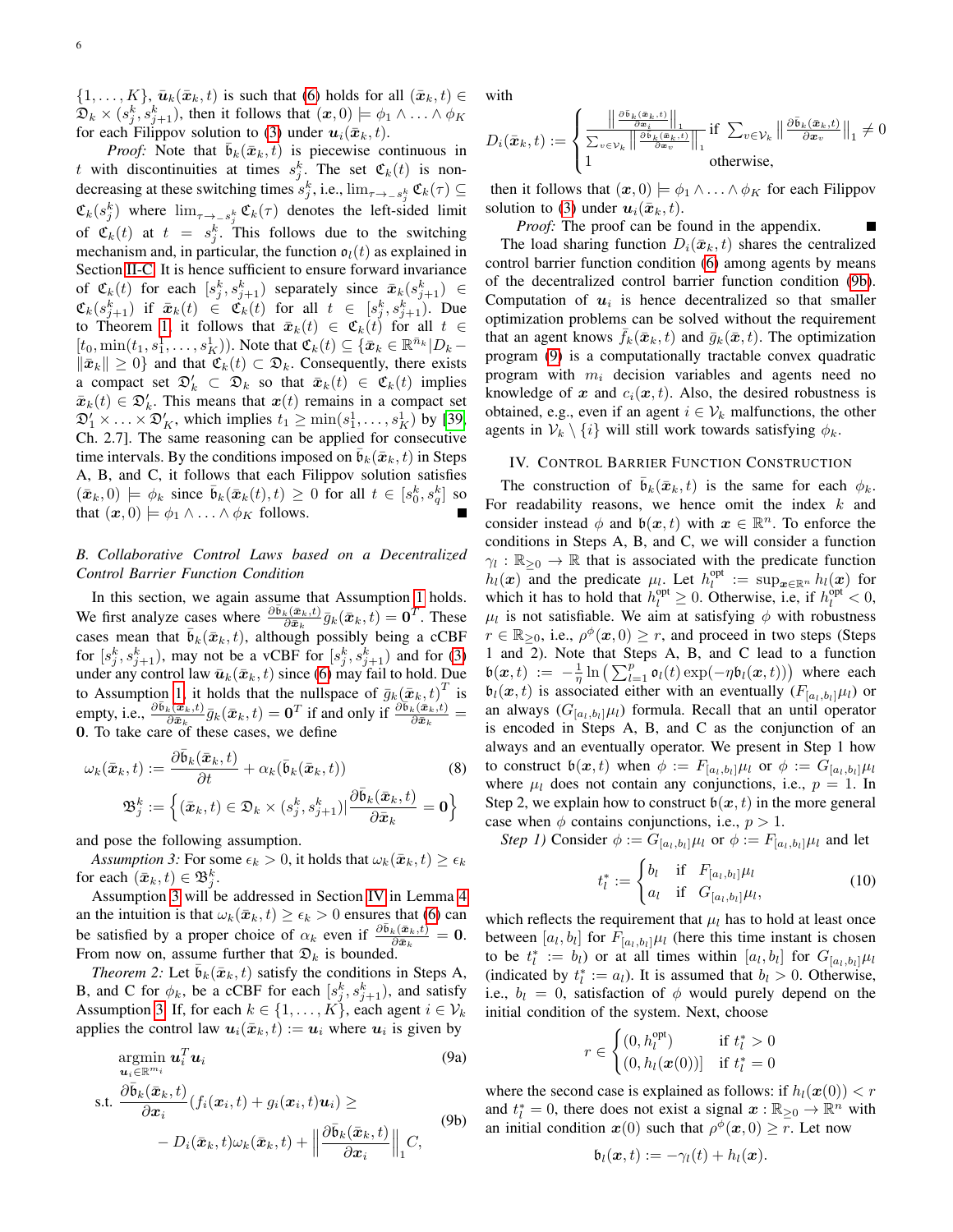<span id="page-6-1"></span>

Fig. 1: The functions  $\gamma_l(t)$  (dashed line) and  $h_l(\boldsymbol{x}(t), t)$  (solid line) for  $\phi := G_{[7,5,10]}(\Vert x \Vert < 5)$  with  $r := 0.25$  and a candidate trajectory  $x : \mathbb{R}_{\geq 0} \to \mathbb{R}^n$  satisfying  $\phi$ .

In [\[37\]](#page-11-20),  $\gamma_l(t)$  is an exponential function. The drawback is, from a practical point of view, that larger control inputs may occur as compared to the case where  $\gamma_l(t)$  is a linear function. We aim to avoid this and define the piecewise linear function

$$
\gamma_l(t) := \begin{cases} \frac{\gamma_{l,\infty} - \gamma_{l,0}}{t_l^*} t + \gamma_{l,0} & \text{if } t < t_l^*\\ \gamma_{l,\infty} & \text{otherwise.} \end{cases}
$$

The switching sequence is now  $\{s_0 = 0, s_1 = b_l\}$  since  $p = 1$  and it holds that  $\gamma_l(t)$  is continuous on  $(s_0, s_1)$ . We remark that  $\gamma_l(t)$  is continuously differentiable on  $(s_0, s_1)$  if  $\phi = F_{[a_l, b_l]} \mu_l$ , while  $\gamma_l(t)$  is only piecewise continuously differentiable on  $(s_0, s_1)$  if  $\phi = G_{[a_l, b_l]} \mu_l$ . In fact, in the latter case,  $\gamma_l(t)$  is only continuously differentiable on  $(s_0, t_l^*)$ and on  $(t_1^*, s_1)$ . This, however, does not affect the theoretical results derived in Corollary [1](#page-4-4) and Theorem [2.](#page-5-2) To see this, note that  $[s_0, s_1) = [s_0, t_1^*) \cup [t_1^*, s_1]$  and consider the modified switching sequence  $\{\bar{s}_0 := s_0, \bar{s}_1 = t_1^*, \bar{s}_2 := s_1\}$ . Now, the same guarantees given in Corollary [1](#page-4-4) and Theorem [2](#page-5-2) apply for  $\mathfrak{b}_l(\mathbf{x}, t)$  under the modified switching sequence. Next, let

$$
\gamma_{l,0} \in (-\infty, h_l(\boldsymbol{x}(0))) \tag{11a}
$$

$$
\gamma_{l,\infty} \in \left(\max(r,\gamma_{l,0}), h_l^{\text{opt}}\right) \tag{11b}
$$

so that  $0 \leq b_l(\boldsymbol{x}(0), 0)$  and  $b_l(\boldsymbol{x}(0), 0) \leq h_l(\boldsymbol{x}(0)) - r$ if  $t_l^* = 0$  so that a satisfaction with a robustness of r is possible. By the choice of  $\gamma_{l,\infty}$  it is ensured that  $\mathfrak{b}_l(\mathfrak{\boldsymbol{x}}(t'),t') \leq$  $h_l(\boldsymbol{x}(t')) - r$  for all  $t' \geq t_l^*$ . Hence, if now  $\mathfrak{b}_l(\boldsymbol{x}(t'), t') \geq 0$ for all  $t' \geq t_l^*$ , then it follows that  $h_l(\boldsymbol{x}(t')) - r \geq 0$ , which implies  $h_l(\mathbf{x}(t')) \geq r$  leading to  $\rho^{\phi}(\mathbf{x},0) \geq r$  by the choice of  $t_l^*$  and r. We note that  $\gamma_l(t)$  is a non-decreasing function. By these construction rules, it is straightforward to conclude that  $\mathfrak{b}_l(\mathbf{x}, t)$  is a cCBF for  $[\bar{s}_0, \bar{s}_1)$  and for  $[\bar{s}_1, \bar{s}_2)$ .

*Example 1:* Consider the formula  $\phi := G_{[7.5,10]}(\Vert \mathbf{x} \Vert <$ 5) that yields  $h_l(x) := 5 - ||x||$  and  $h_l^{opt} = 5$  so that we can choose  $r := 0.25$ . Assume the initial condition  $x(0) :=$  $\begin{bmatrix} 5 & 5 \end{bmatrix}^T$  so that  $h_l(\bm{x}(0)) = -2.07$ . We select  $t_l^* := 7.5$ ,  $\gamma_{l,0} := -2.5$ , and  $\gamma_{l,\infty} := 0.5$  in accordance with [\(10\)](#page-5-6) and [\(11\)](#page-6-0). Recall that  $b_l(x, t) := -\gamma_l(t) + h_l(x)$  and note that  $\mathfrak{b}_l(\boldsymbol{x}(t), t) \geq 0$  for all  $t \geq 0$  is equivalent to  $h_l(\boldsymbol{x}(t)) \geq \gamma_l(t)$ for all  $t \geq 0$ . This leads to  $\rho^{\phi}(\boldsymbol{x},0) > r$ , i.e.,  $(\boldsymbol{x},0) \models \phi$ , by the construction of  $\gamma_l(t)$  as illustrated in Fig. [1.](#page-6-1)

*Step 2)* For  $p > 1$ , a more elaborate procedure is needed. Recall that  $\mathfrak{b}(\mathbf{x},t) := -\frac{1}{\eta} \ln \left( \sum_{l=1}^p \mathfrak{o}_l(t) \exp(-\eta \mathfrak{b}_l(\mathbf{x},t)) \right).$  <span id="page-6-2"></span>Let, similarly to Step 1,  $b_l(x, t) := -\gamma_l(t) + h_l(x)$  with  $\gamma_l(t)$ according to [\(11\)](#page-6-0). We further pose the following assumption. *Assumption 4:* Each predicate function contained in  $\phi$ ,

denoted by  $h_l(\boldsymbol{x}) : \mathbb{R}^n \to \mathbb{R}$  with  $l \in \{1, \ldots, p\}$ , is concave. Concave predicate functions  $h_l(x)$  contain the class of linear functions as well as functions that express, for instance, reachability tasks using predicates such as  $||x - p|| \leq \epsilon$  for  $p \in \mathbb{R}^n$  and  $\epsilon \in \mathbb{R}_{\geq 0}$ . Assumption [4](#page-6-2) is needed to formally show that  $b(x, t)$  is a cCBF and a vCBF (Lemmas [3](#page-7-2) and [4\)](#page-7-1) relying on the fact that  $b(x, t')$  is concave in x as proven next.

Lemma 2: Let Assumption [4](#page-6-2) hold. Then, for a fixed  $t'$ ,  $\mathfrak{b}(\boldsymbol{x},t')$  is concave.

*Proof:* For a fixed  $t'$ ,  $\eta b_l(\mathbf{x}, t')$  is concave. Due to [\[44,](#page-11-27) Sec. 3.5] it holds that  $exp(-\eta b_l(\boldsymbol{x}, t'))$  is log-convex. It also holds that a sum of log-convex functions is log-convex. Hence,  $-\frac{1}{\eta} \ln \left( \sum_{l=1}^p \mathfrak{o}_l(t) \exp(-\eta \mathfrak{b}_l(\boldsymbol{x},t')) \right)$  is concave.  $\blacksquare$ 

Compared to Step 1, it is now not enough to select  $\gamma_{l,0}$  as in [\(11a\)](#page-6-3) to ensure  $\mathfrak{b}(\mathbf{x}(0),0) \ge 0$  due to [\(2\)](#page-2-3). To see this, consider  $\mathfrak{b}(\boldsymbol{x},t) := -\frac{1}{\eta} \ln \big( \exp(-\eta \mathfrak{b}_1(\boldsymbol{x},t)) + \exp(-\eta \mathfrak{b}_2(\boldsymbol{x},t)) \big).$  If  $\mathfrak{b}_1(\mathbf{x}(0), 0) > 0$  and  $\mathfrak{b}_2(\mathbf{x}(0), 0) > 0$  (which is both ensured by [\(11a\)](#page-6-3)), then it does not neccessarily hold that  $\mathfrak{b}(\mathfrak{x}(0),0) \geq$ 0 depending on the value of  $\eta$ . Therefore,  $\eta$  now needs to be selected sufficiently large. Note again that increasing  $\eta$ increases the accuracy of the approximation used for conjunctions. More importantly,  $\gamma_{l,\infty}$ , which has to be selected accord-ing to [\(11b\)](#page-6-4), and r need to be selected so that for all  $t \in [s_0, s_q]$ there exists  $x \in \mathbb{R}^n$  so that  $b(x,t) \geq 0$ . Define next  $\gamma_0 :=$  $\begin{bmatrix} \gamma_{1,0} & \dots & \gamma_{p,0} \end{bmatrix}^T$  and  $\gamma_{\infty} := \begin{bmatrix} \gamma_{1,\infty} & \dots & \gamma_{p,\infty} \end{bmatrix}^T$  that contain the parameters  $\gamma_{l,0}$  and  $\gamma_{l,\infty}$  for each eventually- and always-operator encoded in  $\mathfrak{b}_l(\mathbf{x},t)$ . Let  $\xi_1,\ldots,\xi_q \in \mathbb{R}^n$  and define  $\boldsymbol{\xi} := \begin{bmatrix} \boldsymbol{\xi}_1^T & \dots & \boldsymbol{\xi}_q^T \end{bmatrix}^T$ . As argued in Section [III-A,](#page-4-0)  $\mathfrak{C}(t) := \{ \mathbf{x} \in \mathbb{R}^n | \mathfrak{b}(\mathbf{x},t) \geq 0 \}$  needs to be compact. This is realized by including  $\mathfrak{b}_{p+1}(\boldsymbol{x},t) := D - ||\boldsymbol{x}||$  and  $\mathfrak{o}_{p+1}(t) := 1$ into  $\mathfrak{b}(\boldsymbol{x},t) := -\frac{1}{\eta} \ln \left( \sum_{l=1}^{p+1} \mathfrak{o}_l(t) \exp(-\eta \mathfrak{b}_l(\boldsymbol{x},t)) \right)$  for a suitably selected D. Select  $\eta$ , r, D,  $\gamma_0$ , and  $\gamma_\infty$  according to the solution of the following optimization problem

<span id="page-6-5"></span><span id="page-6-3"></span><span id="page-6-0"></span>
$$
\underset{\eta, r, D, \gamma_0, \gamma_{\infty}, \xi}{\text{argmax}} r \tag{12a}
$$

<span id="page-6-4"></span>
$$
\text{s.t. } \mathfrak{b}(\mathbf{x}(0),0) \ge \chi \tag{12b}
$$

<span id="page-6-8"></span><span id="page-6-6"></span>
$$
\lim_{\tau \to s_j^-} \mathfrak{b}(\xi_j, \tau) \ge \chi \quad \text{for each } j \in \{1, \dots, q\} \qquad (12c)
$$

<span id="page-6-10"></span><span id="page-6-9"></span>
$$
\gamma_{l,0} \text{ as in (11a) for each } l \in \{1, \dots, p\} \tag{12d}
$$

$$
\gamma_{l,\infty}
$$
 as in (11b) for each  $l \in \{1,\ldots,p\}$  (12e)

<span id="page-6-7"></span>
$$
\eta > 0 \quad \text{and} \quad r > 0 \quad \text{and} \quad D > 0. \tag{12f}
$$

where  $\chi \geq 0$  is a given parameter. Note that  $\lim_{\tau \to s_j^-} \mathfrak{b}(\xi_j, \tau)$ can easily be evaluated since  $\mathfrak{o}_l(t)$  is piecewise continuous.

*Remark 5:* The optimization problem [\(12\)](#page-6-5) is nonconvex. An MILP formulation such as in [\[17\]](#page-11-1) provides, for discretetime systems, an open-loop control sequence that needs to be iteratively solved online in order to get a feedback control law. We obtain in [\(12\)](#page-6-5), which can be solved offline, a control barrier function that can be used, in a provably correct manner, to obtain a continuous feedback control law as in [\(9\)](#page-5-5). Compared to [\[37\]](#page-11-20), we observed faster computation times due to the use of piecewise linear functions  $\gamma_l(t)$  instead of exponential ones. If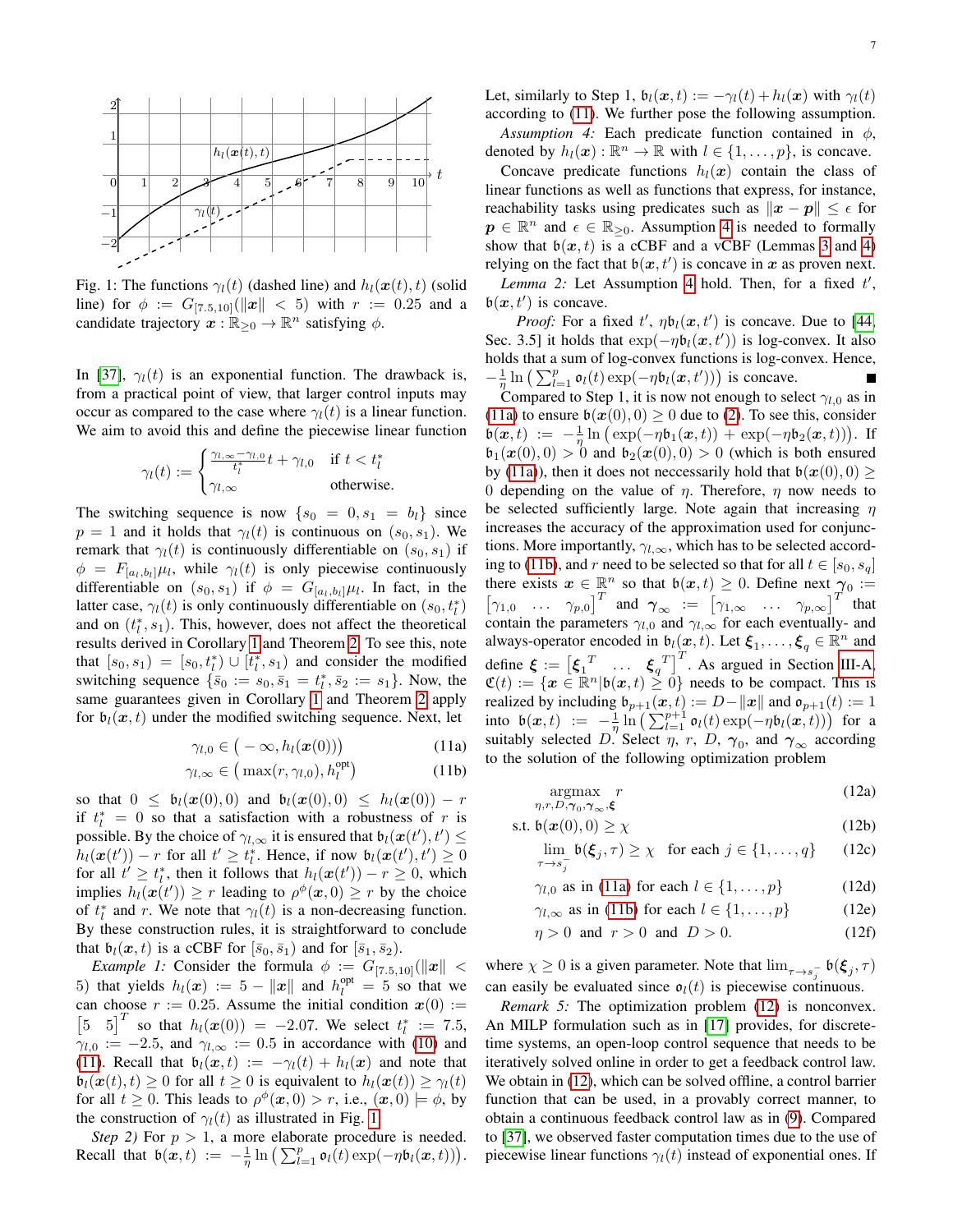maximization of  $r$  is not of interest, then a feasibility program with the constraints in  $(12b)-(12f)$  $(12b)-(12f)$  $(12b)-(12f)$  can be solved instead.

Denote the modified switching sequence by  $\{\bar{s}_0\}$  :=  $0, \bar{s}_1, \ldots, \bar{s}_{\bar{q}} = s_q$  where  $\bar{q}$  denotes the number of switches with  $\bar{q} \ge q$ . More formally, let  $\mathbf{t} := \{a_{l_1}, \ldots, a_{l_{\bar{p}}}, b_1, \ldots, b_p\}$ where, for  $a_l \in \{a_{l_1}, \ldots, a_{l_{\bar{p}}}\}\$ , the corresponding  $\mathfrak{b}_l(\boldsymbol{x},t)$  encodes an always operator, i.e.,  $\bar{p}$  denotes the number of  $\mathfrak{b}_l(\bm{x}, t)$ in  $\mathfrak{b}(\boldsymbol{x}, t)$  that encode an always operator. At time  $t \geq \bar{s}_i$ , we define  $\bar{s}_{j+1}$  :=  $\operatorname{argmin}_{t^* \in \mathbf{t}} \zeta(t^*, t)$  with  $\zeta(t^*, t) := t^* - t$  if  $t^* - t > 0$  and  $\zeta(t^*, t) := \infty$  otherwise. We now show that  $\mathfrak{b}(\boldsymbol{x}, t)$  is a cCBF for each  $[\bar{s}_j, \bar{s}_{j+1})$ .

*Lemma 3:* Let Assumption [4](#page-6-2) hold. Then the function  $b(x, t)$ obtained by the solution of [\(12\)](#page-6-5) is a cCBF for each  $[\bar{s}_i, \bar{s}_{i+1})$ .

*Proof:* Feasibility of [\(12\)](#page-6-5) implies that  $\mathfrak{C}(t)$  is non-empty for all  $t \in [s_0, s_q]$ . This follows due to [\(12b\)](#page-6-6), [\(12c\)](#page-6-8), and since  $\mathfrak{b}(\boldsymbol{x}, t)$  is non-increasing in t for all  $t \in [s_j, s_{j+1})$  by [\(12d\)](#page-6-9)-[\(12e\)](#page-6-10), which implies  $\mathfrak{C}(t_1) \supseteq \mathfrak{C}(t_2)$  for  $s_i \leq t_1 < t_2 < s_{i+1}$ . For  $\mathfrak{b}(\boldsymbol{x},t)$  to be a cCBF for  $[\bar{s}_i, \bar{s}_{i+1})$ , there needs to exist an absolutely continuous function  $x : [\bar{s}_j, \bar{s}_{j+1}) \to \mathbb{R}^n$  for each  $x(s_i) \in \mathfrak{C}(s_i)$  such that  $x(t) \in \mathfrak{C}(t)$  for all  $t \in [\bar{s}_i, \bar{s}_{i+1}).$ Since  $b(x, t)$  is concave in x for each fixed t, it holds that all superlevel sets of  $b(x, t)$  are convex [\[44,](#page-11-27) Sec. 3.1.6] and hence  $\mathfrak{C}(t)$  is connected. Since  $\frac{\partial \mathfrak{b}(x,t)}{\partial t}$  is finite, the existence of an absolutely continuous function  $x : [\bar{s}_j, \bar{s}_{j+1}) \to \mathbb{R}^n$  such that  $\mathfrak{b}(\boldsymbol{x}(t), t) \geq 0$  for all  $t \in [\bar{s}_j, \bar{s}_{j+1})$  follows.

Lemma [3](#page-7-2) has shown that  $b(x, t)$  is a cCBF, while we next show that  $\alpha$  can be selected such that  $\mathfrak{b}(\boldsymbol{x},t)$  is a vCBF.

*Lemma 4:* Assume that [\(12\)](#page-6-5) is solved for  $\chi > 0$ , then  $\alpha$ can be selected such that  $b(x, t)$  satisfies Assumption [3.](#page-5-3)

*Proof:* Concavity of  $b(x, t)$  in x implies that, for each  $t' \in [s_j, s_{j+1}),$   $\mathbf{x}_{t'}^* := \text{argmax}_{\mathbf{x} \in \mathbb{R}^n} \mathfrak{b}(\mathbf{x}, t')$  is such that  $\mathbf{x}_{t'}^* \in$  $\mathfrak{C}(t')$  (recall that  $\chi > 0$ ) with  $\mathfrak{b}(\mathbf{x}_{t'}^*, t') > \mathfrak{b}(\mathbf{x}, t')$  for all t  $x \neq x_{t'}^*$ . Furthermore,  $\frac{\partial b(x',t')}{\partial x} = 0$  if and only if  $x' :=$  $x_{t'}^*$ . It holds that  $\mathfrak{b}(x_{t'}^*, t') \geq \chi > 0$  for each  $t' \in [s_0, s_q]$ due to [\(12b\)](#page-6-6) and [\(12c\)](#page-6-8) so that  $\mathfrak{b}_l(\mathbf{x}_{t'}^*, t') \geq \chi > 0$  for each  $l \in \{1, \ldots, p+1\}$  with  $o_l(t') = 1$ . Next, note that there exists a constant  $\mathfrak{b}_l^{\max}$  for each  $l \in \{1, \ldots, p+1\}$  such that  $\mathfrak{b}_l(\boldsymbol{x}_{t'}^*, t') \leq \mathfrak{b}_l^{\max}$  for each  $t' \in [s_0, s_q]$  due to continuity of  $\mathfrak{b}_l(\mathbf{x},t)$  on  $\mathfrak{D} \times [s_0, s_q]$ . Let  $\mathfrak{b}^{\max} := \max(\mathfrak{b}_1^{\max}, \dots, \mathfrak{b}_{p+1}^{\max})$  so that  $\max(\mathfrak{b}_1(\mathbf{x}^*_t, t'), \dots, \mathfrak{b}_{p+1}(\mathbf{x}^*_t, t')) \leq \mathfrak{b}^{\max}$  and let  $\Delta_l :=$  $\sup_{t\geq 0} |\frac{\partial b_t(\bm{x},t)}{\partial t}| = \frac{\gamma_{t,\infty}-\gamma_{t,0}}{t_t^*}$ . Hence, it follows that

$$
\frac{\partial \mathfrak{b}(\boldsymbol{x}_{t'}^*,t')}{\partial t} = \frac{\sum_{l=1}^{p+1} \mathfrak{o}_l(t') \exp(-\eta \mathfrak{b}_l(\boldsymbol{x}_{t'}^*,t')) \frac{\partial \mathfrak{b}_l(\boldsymbol{x}_{t'}^*,t')}{\partial t}}{\sum_{l=1}^{p+1} \mathfrak{o}_l(t') \exp(-\eta \mathfrak{b}_l(\boldsymbol{x}_{t'}^*,t'))}
$$
\n
$$
= \frac{-\sum_{l=1}^{p+1} \exp(-\eta \mathfrak{b}_l(\boldsymbol{x}_{t'}^*,t')) |\frac{\partial \mathfrak{b}_l(\boldsymbol{x}_{t'}^*,t')}{\partial t}|}{\sum_{l=1}^{p+1} \exp(-\eta \mathfrak{b}_l(\boldsymbol{x}_{t'}^*,t'))}
$$
\n
$$
\geq \frac{-\exp(-\eta \chi) \Delta_l}{\exp(-\eta \mathfrak{b}^{\max})} =: \zeta.
$$

where  $\zeta$  is negative. If it is now guaranteed that  $\zeta \ge -\alpha(\chi) + \epsilon$ , it holds that  $\frac{\partial \mathfrak{b}(\mathbf{x}_{t'}^*, t')}{\partial t} \geq -\alpha(\mathfrak{b}(\mathbf{x}_{t'}^*, t') + \epsilon \text{ for all } t' \in [s_0, s_q]$ so that Assumption [3](#page-5-3) holds. By the specific choice of  $\alpha(\chi)$  =  $\kappa \chi$ , we can select  $\kappa \geq \frac{\epsilon - \zeta}{\chi}$  such that this is the case.

The intuition behind Lemma [4](#page-7-1) is that  $\chi > 0$  ensures that  $\phi(x, t) \geq \chi$  if  $\frac{\partial \phi(x, t)}{\partial x} = 0$  and that then choosing  $\kappa$  in  $\alpha(\chi) = \kappa \chi$  large enough guarantees that Assumption [3](#page-5-3) holds. We combine the results from Sections [III-B](#page-5-1) and [IV.](#page-5-0)

*Theorem 3:* Consider the same assumptions as in The-orem [2.](#page-5-2) If each  $\phi_k$  additionally satisfies Assumption [4,](#page-6-2)  $\bar{\mathfrak{b}}_k(\bar{\mathbf{x}}_k, t)$  is the solution of [\(12\)](#page-6-5) for  $\chi > 0$ , and  $\alpha_k(\chi) := \kappa \chi$ with  $\kappa > \frac{\epsilon - \zeta}{\chi}$ , then  $\rho^{\phi_k}(\bar{x}_k, 0) \ge r_k > 0$  where  $r_k$  is obtained by the solution of [\(12\)](#page-6-5) for each  $k \in \{1, \ldots, K\}$ .

*Proof:* Follows by Theorem [2](#page-5-2) and Lemmas [3](#page-7-2) and [4.](#page-7-1) ■

#### V. EXPERIMENTS

<span id="page-7-2"></span><span id="page-7-0"></span>We consider three Nexus 4WD Mecanum Robotic Cars, which are equipped with low-level PID controllers that track translational and rotational velocity commands. The state of robot *i* is  $x_i := \begin{bmatrix} x_i & y_i & \theta_i \end{bmatrix}^T$  where  $p_i := \begin{bmatrix} x_i & y_i \end{bmatrix}^T$ denotes the two dimensional position while  $\theta_i$  denotes the orientation. For simplicity, we here assume that all states are given in a global coordinate frame. Conversion from local to global coordinate frames is performed by each robot where the local information is obtained by means of a motion capture system. The considered dynamics are given by  $\dot{x}_i = u_i + f_i^{\text{u}}(x, t) + c_i(x, t)$  where  $f_i^{\text{u}}(x, t)$  describes induced dynamical couplings as discussed in Remark [1,](#page-3-6) here used for the purpose of collision avoidance. In particular,  $f_i^{\mathrm{u}}(x,t)$ is a potential field inducing a repulsive force between two robots when the distance between them is below 0.65 meters;  $c_i(x, t)$  models disturbances such as those induced by the digital implementation of the continuous-time control law or inaccuracies in the low-level PID controllers with  $C := 2$ . The robots are subject to  $\phi := \phi' \wedge \phi'' \wedge \phi''' \wedge \phi'''$  with

<span id="page-7-1"></span>
$$
\phi' := G_{[15,90]}(||\mathbf{p}_1 + \mathbf{p}_x - \mathbf{p}_2|| \le \epsilon)
$$
  
\n
$$
\phi'' := G_{[25,35]}(||\mathbf{p}_1 + \mathbf{p}_y - \mathbf{p}_3|| \le \epsilon)
$$
  
\n
$$
\wedge F_{[30,35]}(||\mathbf{p}_1 - \mathbf{p}_B|| \le \epsilon)
$$
  
\n
$$
\phi''' := F_{[40,60]}(||\mathbf{p}_3 - \mathbf{p}_C|| \le \epsilon)
$$
  
\n
$$
\phi'''' := F_{[50,90]}((||\mathbf{p}_1 - \mathbf{p}_A|| \le \epsilon) \wedge (||\mathbf{p}_2 + \mathbf{p}_x - \mathbf{p}_3|| \le \epsilon))
$$

where  $\epsilon := 0.33$ ,  $p_A := \begin{bmatrix} -1.2 & 1.2 \end{bmatrix}^T$ ,  $p_B := \begin{bmatrix} 1.2 & 1.2 \end{bmatrix}^T$ ,  $\boldsymbol{p}_C := \begin{bmatrix} 1.2 & -1.2 \end{bmatrix}^T, \, \boldsymbol{p}_x := \begin{bmatrix} 0.8 & 0 \end{bmatrix}^T, \, \boldsymbol{p}_y := \begin{bmatrix} 0 & -0.8 \end{bmatrix}^T.$ 

The software implementation is available under [\[45\]](#page-11-28) (also including a detailed description of  $f_i^{\text{u}}(x,t)$ ), written in C++, and embedded in the *Robot Operating System* (ROS) [\[46\]](#page-11-29). The quadratic program [\(9\)](#page-5-5) is solved using *CVXGEN* [\[47\]](#page-11-30) at a frequency of 50 Hz;  $b(x, t)$  corresponding to  $\phi$  is obtained offline and in *MATLAB* by solving [\(12\)](#page-6-5) using *YALMIP* [\[48\]](#page-11-31) with the 'fmincon option'. The calculation of  $b(x, t)$  took 4.2 seconds on an Intel Core i7-6600U with 16 GB of RAM without maximizing  $r$ . In fact, increased oscillations in the control input were observed when we decided to maximize r.

The experimental result is shown in Figs. [2-](#page-8-1)[4](#page-8-2) as well as in [\[49\]](#page-11-32) where we provide a video of the experiment. To illustrate Remark [4,](#page-4-5) we have intentionally chosen an initial condition  $x(0)$  of the robots that does not coincide with the initial condition  $x(0) := 0$  used in [\(12\)](#page-6-5) to construct  $b(x, t)$ . In Fig. [2,](#page-8-1) it is hence visible that initially  $\mathfrak{b}(\mathfrak{X}(0), 0) \approx -0.62$ . However, after approximately  $t \approx 2$  sec, it holds that  $\mathfrak{b}(\mathbf{x}(t), t) \geq 0$ and the robots have recovered from this situation. This is, in particular, a strength compared to our previous approach [\[23\]](#page-11-6) where the control law would have not been defined in case of such a mismatch. Furthemore, Fig. [2](#page-8-1) shows that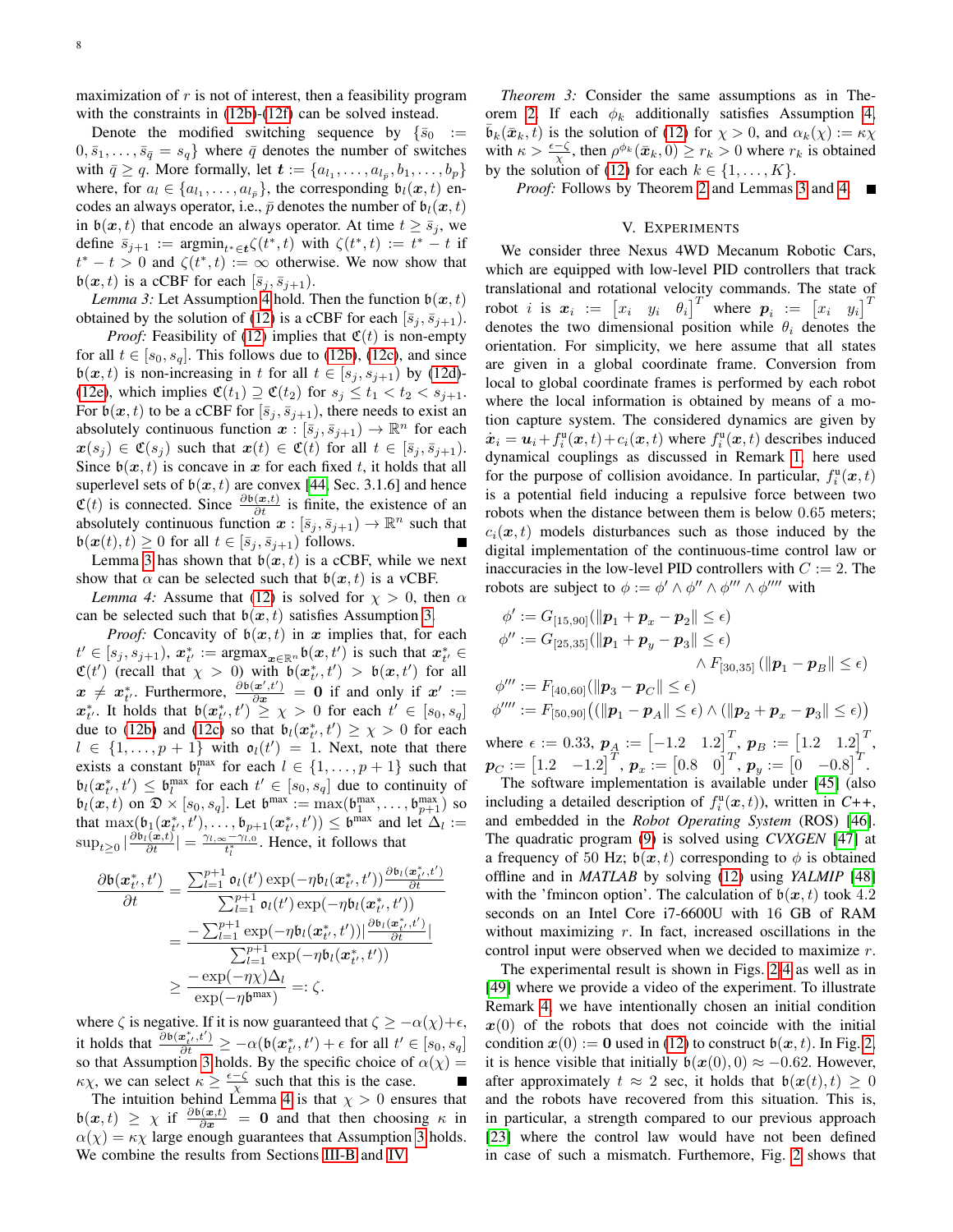<span id="page-8-1"></span>

Fig. 2: Barrier function evolution  $\mathfrak{b}(\boldsymbol{x}(t), t)$ .

 $\mathfrak{b}(\mathbf{x}(t), t) \geq 0$  for the rest of the experiment so that it can be concluded that  $(x, 0) \models \phi$  or, to be more precise,  $\rho^{\phi}(x, 0) \ge r$ where  $r = 0.05$  was obtained by the solution of [\(12\)](#page-6-5). Fig. [3](#page-8-3) shows the corresponding robot trajectories. As emphasized in Section [III-B,](#page-5-1) the control law  $u_i(x, t)$  is discontinuous. This is shown by plotting the x and y component of  $u_3(x, t)$  in Fig. [4.](#page-8-2) We intentionally avoided to use an additional filter on  $u_i(x, t)$  to smoothen the control input in order to show the nature of the discontinuous control law. The low-level PID controllers, however, filter  $u_i(x, t)$  when applied to the motors of the robots. We further remark that using linear functions  $\gamma_l(t)$  to construct  $\mathfrak{b}(\mathbf{x}, t)$  as introduced in Section [IV](#page-5-0) compared to exponential ones as presented in [\[37\]](#page-11-20) is beneficial since input saturations are less likely to occur. An exponential function  $\gamma_l(t)$  would, for some t, induce high control inputs, while for other  $t$  nearly no control action would be needed. A linear function  $\gamma_l(t)$  distributes the needed control action more uniformly over time and is hence more suited for experiments. Finally, note that collisions are avoided by the use of  $f_i^{\text{u}}(x, t)$ , especially in the first 5 seconds where a collision would occur between robot 1 and 2 without induced dynamical couplings in  $f_i^{\mathrm{u}}(\boldsymbol{x},t)$ . We remark that approaches such as [\[17\]](#page-11-1) are not applicable here. First of all, the induced computational complexity does not allow to obtain the solution to a mixed linear program in reasonable time; [\[17\]](#page-11-1) also does not allow for nonlinear predicate functions as required by  $\phi$ . Existing approaches work with discrete-time systems. We, however, directly consider continuous-time systems and provide continuous-time satisfaction guarantees.

#### VI. CONCLUSION

<span id="page-8-0"></span>We have proposed a collaborative feedback control strategy for dynamically coupled multi-agent systems under a set of signal temporal logic tasks. For each agent, we have first derived a collaborative decentralized feedback control law that guarantees the satisfaction of all tasks. This control law is discontinuous, hence Filippov solutions and nonsmooth analysis is used, and based on the existence of a control barrier function that accounts for the semantics of the signal temporal logic task at hand. We have then presented how a

<span id="page-8-3"></span>

Fig. 3: Robot trajectories. The increasing color occupancy indicates the evolution of the robots as time progresses.

<span id="page-8-2"></span>

Fig. 4: The x and y components  $u_x$  and  $u_y$  of  $u_3(x, t)$  plotted over time. Discontinuities and chattering are visible.

control barrier function can be constructed for a fragment of signal temporal logic tasks by solving an optimization problem. Finally, we have validated our theoretical results in an experiment including three omnidirectional robots.

## APPENDIX

# PROOF OF THEOREM [2](#page-5-2)

We will show, in three parts, that [\(9\)](#page-5-5) is always feasible, that there exist Fillipov solutions to [\(3\)](#page-2-4) under  $u_i(\bar{x}_k, t)$ , and that Corollary [1](#page-4-4) can be applied. According to the assumptions,  $\bar{b}_k(\bar{x}_k, t)$  is a cCBF for each time interval  $[s_j^k, s_{j+1}^k)$  and  $\mathfrak{b}_k(\bar{\mathbf{x}}_k, t)$  is again piecewise continuous in t. As argued in the proof of Corollary [1,](#page-4-4) it is hence sufficient to look at each time interval  $[s_j^k, s_{j+1}^k)$  separately. Next, define

$$
\begin{aligned} &\mathfrak{B}^k_{j,i}:=\Big\{(\bar{\boldsymbol{x}}_k,t)\in\mathfrak{D}_k\times (s^k_j,s^k_{j+1})|\frac{\partial \bar{\mathfrak{b}}_k(\bar{\boldsymbol{x}}_k,t)}{\partial \boldsymbol{x}_i}=\boldsymbol{0}\Big\}\setminus\mathfrak{B}^k_j\\ &\bar{\mathfrak{B}}^k_{j,i}:=\Big\{(\bar{\boldsymbol{x}}_k,t)\in\mathfrak{D}_k\times (s^k_j,s^k_{j+1})|\frac{\partial \bar{\mathfrak{b}}_k(\bar{\boldsymbol{x}}_k,t)}{\partial \boldsymbol{x}_i}\neq \boldsymbol{0}\Big\}\end{aligned}
$$

We remark that  $\mathfrak{B}_j^k \cup \mathfrak{B}_{j,i}^k \cup \bar{\mathfrak{B}}_{j,i}^k = \mathfrak{D}_k \times (s_j^k, s_{j+1}^k)$  and that  $\mathfrak{B}_{j}^{k}$ ,  $\mathfrak{B}_{j,i}^{k}$ , and  $\mathfrak{B}_{j,i}^{k}$  are disjoint sets. To understand the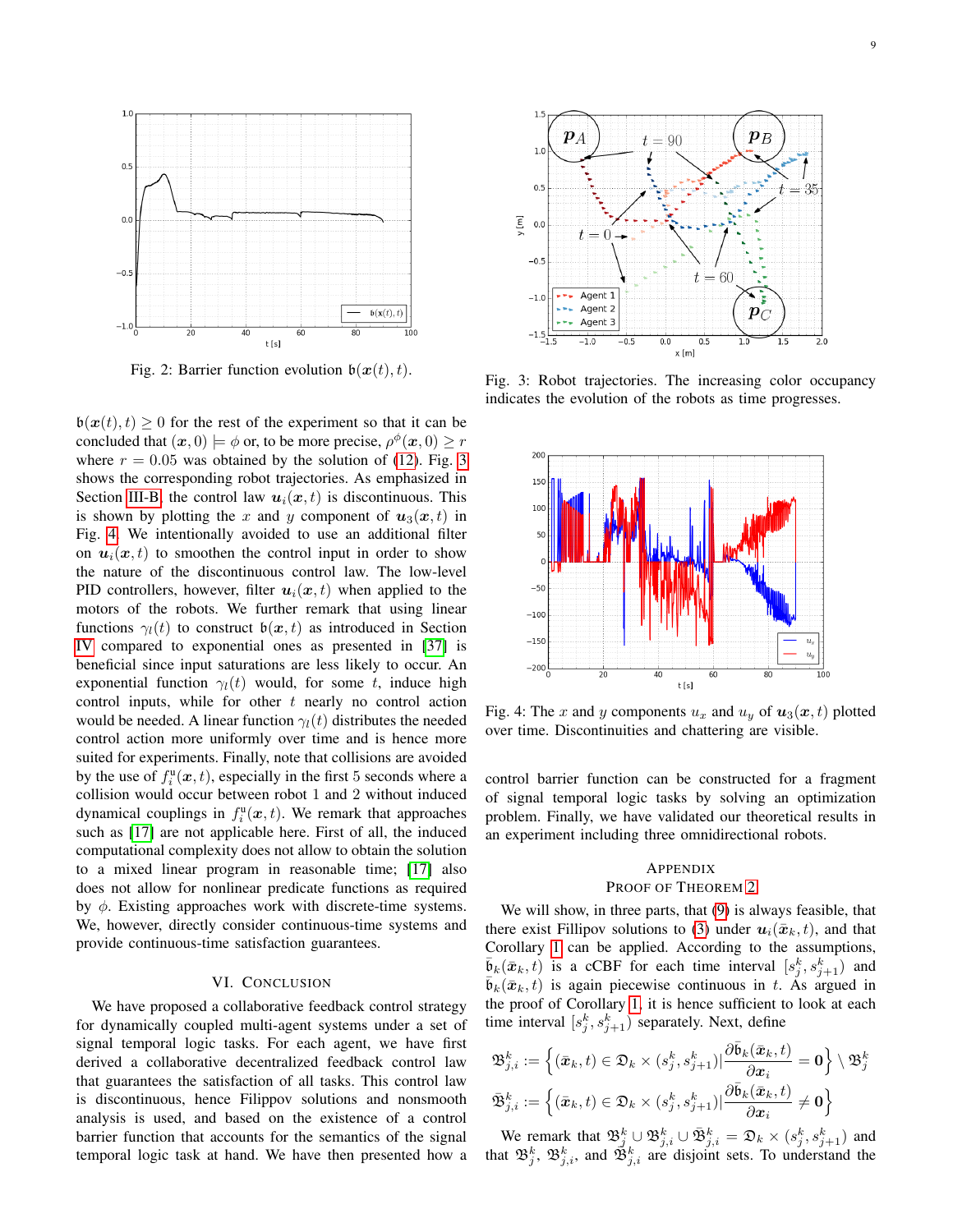details of the following proof, note that  $\mathfrak{B}^k_j$  and  $\mathfrak{B}^k_{j,i}$  can not be closed sets (note that  $(s_j^k, s_{j+1}^k)$  is open) and that information regarding these sets being open or not is not available. We will, however, show and use the fact that  $\bar{\mathfrak{B}}_{j,i}^k$  is open.

*Part 1 - Feasibility of* [\(9\)](#page-5-5)*:* We next show that [\(9\)](#page-5-5) is always feasible and distinguish between three cases indicated by  $\mathfrak{B}^k_j$ ,  $\mathfrak{B}^k_{j,i}$ , and  $\bar{\mathfrak{B}}^k_{j,i}$ . It will turn out that  $u_i(\bar{x}_k, t)$  may be discontinuous on the boundaries of  $\mathfrak{B}_{j}^{k}$ ,  $\mathfrak{B}_{j,i}^{k}$ , and  $\mathfrak{B}_{j,i}^{k}$ .

Case 1 applies when  $(\bar{x}_k, t) \in \mathfrak{B}_j^k$ . This is equivalent to  $(\bar{x}_k, t) \in \mathfrak{D}_k \times (s_j^k, s_{j+1}^k)$  such that  $\frac{\partial \bar{\mathfrak{b}}_k(\bar{x}_k, t)}{\partial \bar{x}_k} = 0$ (which is equivalent to  $\sum_{v \in \mathcal{V}_k} \|\frac{\partial \bar{b}_k(\bar{x}_k,t)}{\partial x_v}$  $\frac{\partial c(\mathbf{x}_k, t)}{\partial \mathbf{x}_v}$  ||1 = 0) and implies  $\frac{\partial \bar{b}_k(\bar{x}_k,t)}{\partial x_i} = 0$ ; [\(9b\)](#page-5-4) reduces to  $\omega_k(\bar{x}_k,t) \geq 0$  since  $D_i(\bar{x}_k, t) = 1$  so that [\(9b\)](#page-5-4) is satisfied due to Assumption [3.](#page-5-3) Hence  $u_i(\bar{x}_k, t) = 0$  is the optimal solution to [\(9\)](#page-5-5).

Case 2 applies when  $(\bar{x}_k, t) \in \mathfrak{B}_{j,i}^k$ . This is equivalent to  $(\bar{x}_k, t) \in \mathfrak{D}_k \times (s_j^k, s_{j+1}^k)$  such that  $\frac{\partial \bar{\mathfrak{b}}_k(\bar{x}_k, t)}{\partial \bar{x}_k} \neq 0$  (which is equivalent to  $\sum_{v \in \mathcal{V}_k} \|\frac{\partial \bar{b}_k(\bar{x}_k,t)}{\partial x_v}$  $\frac{\partial \bar{\mathbf{w}}_k(\bar{\mathbf{x}}_k,t)}{\partial \mathbf{x}_v}$  and  $\frac{\partial \bar{\mathbf{b}}_k(\bar{\mathbf{x}}_k,t)}{\partial \mathbf{x}_i} = \mathbf{0}$ . The optimal solution to [\(9\)](#page-5-5) is again  $u_i(\bar{x}_k, t) = 0$  since [\(9b\)](#page-5-4) is trivially satisfied (note that  $D_i(\bar{x}_k, t) = 0$ ).

Case 3 applies when  $(\bar{x}_k, t) \in \bar{\mathfrak{B}}_{j,i}^k$ . This is equivalent to  $(\bar{x}_k, t) \in \mathfrak{D}_k \times (s_j^k, s_{j+1}^k)$  such that  $\frac{\partial \bar{b}_k(\bar{x}_k, t)}{\partial x_i} \neq \mathbf{0}$  so that [\(9\)](#page-5-5) is feasible. Note again that  $\frac{\partial \bar{b}_k(\bar{x}_k,t)}{\partial x_i} \neq 0$  implies  $\frac{\partial \bar{b}_k(\bar{x}_k,t)}{\partial x_i} g_i(x_i,t) \neq 0$ ;  $u_i(\bar{x}_k,t)$  is locally Lipschitz continuous on  $int(\bar{\mathfrak{B}}_{j,i}^k)$  where  $int(\cdot)$  denotes the interior of a set. This follows by virtue of [\[27,](#page-11-10) Thm. 3] and since all functions in [\(9\)](#page-5-5) are locally Lipschitz continuous on  $int(\bar{\mathfrak{B}}_{j,i}^k)$ . In particular,  $D_i(\bar{x}_k, t)$  is locally Lipschitz continuous on  $\mathrm{int}(\mathfrak{B}_{j,i}^k) \cup \mathrm{int}(\bar{\mathfrak{B}}_{j,i}^k)$  and  $\frac{\partial \bar{\mathfrak{b}}_k(\bar{\mathfrak{w}}_k,t)}{\partial \bar{\mathfrak{x}}_i}, \frac{\partial \bar{\mathfrak{b}}_k(\bar{\mathfrak{w}}_k,t)}{\partial t}, f_i(\mathfrak{x}_i,t)$ ,  $g_i(\mathbf{x}_i, t)$ , and  $\alpha_k(\bar{\mathfrak{b}}_k(\bar{\mathbf{x}}_k, t))$  are locally Lipschitz continuous on  $\text{int}(\mathfrak{B}_{j}^{k}) \cup \text{int}(\mathfrak{B}_{j,i}^{k}) \cup \text{int}(\bar{\mathfrak{B}}_{j,i}^{k}).$ 

The optimization problem [\(9\)](#page-5-5) is hence always feasible and  $\bm{u}_i(\bar{\bm{x}}_k,t)$  is locally Lipschitz continuous on int $(\mathfrak{B}^k_j),$  int $(\mathfrak{B}^k_{j,i}),$ and  $\text{int}(\bar{\mathfrak{B}}_{j,i}^k)$ .

*Part 2 - Existence of Filippov Solutions to* [\(3\)](#page-2-4) *under*  $u_i(\bar{x}_k, t)$ : The control law  $u_i(\bar{x}_k, t)$  may, as indicated above, be discontinuous;  $u_i(\bar{x}_k, t)$  is, however, locally bounded and measurable on  $\mathfrak{D}_k \times (s_j^k, s_{j+1}^k)$  as argued next. In particular, we already know that  $u_i(\bar{x}_k, t)$  is locally bounded on  $\text{int}(\mathfrak{B}_{j,i}^{k}), \text{int}(\mathfrak{B}_{j,i}^{k}),$  and  $\text{int}(\bar{\mathfrak{B}}_{j,i}^{k})$  due to being locally Lipschitz continuous on these domains. If we ensure that  $u_i(\bar{x}_k, t)$  is also locally bounded on the boundaries of  $\mathfrak{B}_{j}^{k}$ ,  $\mathfrak{B}_{j,i}^{k}$ , and  $\bar{\mathfrak{B}}_{j,i}^k$ , we can conclude that  $u_i(\bar{x}_k,t)$  is locally bounded on  $\mathfrak{D}_{k}^{\times}(s_{j}^{k}, s_{j+1}^{k})$ . Therefore, we next systematically investigate the cases where  $(\bar{x}_k, t)$  is in  $\{bd(\mathfrak{B}_{j}^k) \cap bd(\mathfrak{B}_{j,i}^k)\}\setminus bd(\bar{\mathfrak{B}}_{j,i}^k)$ (Cases 1 or 2),  $\{bd(\mathfrak{B}_{j,i}^{k'}) \cap bd(\mathfrak{B}_{j,i}^{k'})\} \setminus bd(\mathfrak{B}_{j,i}^{k'})$  (Cases 1 or 3),  $\{bd(\mathfrak{B}_{j,i}^k) \cap bd(\mathfrak{B}_{j,i}^k)\}\setminus bd(\mathfrak{B}_{j}^k)$  (Cases 2 or 3), and  $\text{bd}(\mathfrak{B}_{j}^{k}) \cap \text{bd}(\mathfrak{B}_{j,i}^{k}) \cap \text{bd}(\mathfrak{B}_{j,i}^{k})$  (Cases 1, 2, or 3) where  $\text{bd}(\cdot)$ denotes the boundary of a set.

When  $(\bar{x}_k, t) \in {\text{bd}}(\mathfrak{B}_{j}^k) \cap \text{bd}(\mathfrak{B}_{j,i}^k) \setminus \text{bd}(\bar{\mathfrak{B}}_{j,i}^k)$ , either  $(\bar{x}_k, t) \in \mathfrak{B}_{j}^k$  or  $(\bar{x}_k, t) \in \mathfrak{B}_{j,i}^k$ . Either way, due to continuity (recall that  $u_i(\bar{x}_i, t) = 0$  in Case 1 and 2) there exists a neighborhood  $\mathcal{U} \subseteq \{ \mathfrak{B}_j^k \cup \mathfrak{B}_{j,i}^k \} \setminus \bar{\mathfrak{B}}_{j,i}^k$  around  $(\bar{x}_k, t)$  so that, for each  $(\bar{x}'_k, t') \in \mathcal{U}$ ,  $||\mathbf{u}_i(\bar{x}'_k, t')|| = 0$ . Consequently,  $\mathbf{u}_i(\bar{x}_k, t)$ is locally bounded on  $\{bd(\mathfrak{B}_{j}^{k})\cap bd(\mathfrak{B}_{j,i}^{k})\}\setminus bd(\mathfrak{B}_{j,i}^{k})$ .

When  $(\bar{x}_k, t) \in \{bd(\mathfrak{B}_{j}^k) \cap bd(\bar{\mathfrak{B}}_{j,i}^k)\} \setminus bd(\mathfrak{B}_{j,i}^{k'})$ , either

 $(\bar{x}_k, t) \in \mathfrak{B}^k_j$  or  $(\bar{x}_k, t) \in \bar{\mathfrak{B}}^k_{j,i}$ . Note that  $\omega_k(\bar{x}_k, t) \geq \epsilon_k$ if  $(\bar{x}_k, t) \in \mathfrak{B}_j^k$  due to Assumption [3.](#page-5-3) Recall also that  $\omega_k(\bar{x}_k, t)$  is continuous on  $\mathfrak{D}_k \times (s_j^k, s_{j+1}^k)$ . By the definition of continuity it follows that for a given  $\epsilon_k > 0$  (in this case, the  $\epsilon_k$  from Assumption [3\)](#page-5-3) there exists a  $\delta_k > 0$  so that for each  $(\bar{x}'_k,t')$  with  $\left\| \begin{bmatrix} \bar{x}'^T & t' \end{bmatrix}^T - \begin{bmatrix} \bar{x}_k^T & t \end{bmatrix}^T \right\| < \delta_k$  it holds that  $\omega_k(\bar{x}_k, t) - \epsilon_k < \omega_k(\bar{x}'_k, t') < \omega_k(\bar{x}_k, t) + \epsilon_k$ so that consequently  $\omega_k(\bar{x}'_k, t') \geq 0$ . Hence, there exists a neighborhood  $\mathcal{U} \subseteq \{ \mathfrak{B}^k_j \cup \bar{\mathfrak{B}}^k_{j,i} \} \setminus \mathfrak{B}^k_{j,i}$  around  $(\bar{x}_k, t)$  so that, for each  $(\bar{x}'_k, t') \in \mathcal{U}$ , either  $\|\tilde{u}_i(\bar{x}'_k, t')\| = 0$  (if  $(\bar{x}'_k, t') \in \mathfrak{B}^k_j \cap \mathcal{U}$  or  $\omega_k(\bar{x}'_k, t') \geq 0$  (if  $(\bar{x}'_k, t') \in \bar{\mathfrak{B}}^k_{j,i} \cap \mathcal{U}$ ). For the latter case, i.e.,  $(\bar{x}'_k, \bar{t}') \in \bar{\mathfrak{B}}_{j,i}^k \cap \mathcal{U}$ , note that a feasible (not necessarily optimal) and analytic control law for [\(9b\)](#page-5-4) is

$$
\boldsymbol{u}_i^{\text{feas}}(\bar{\boldsymbol{x}}'_k, t') := g_i(\boldsymbol{x}'_i, t')^T G_i(\boldsymbol{x}'_i, t')^{-1} (-f_i(\boldsymbol{x}'_i, t') + \boldsymbol{v}_i^{\text{feas}})
$$

where  $x'_i$  is the corresponding element in  $\bar{x}'_k$ ,  $v_i^{\text{feas}}$  is explained in the remainder, and where the inverse of  $G_i(x'_i, t') :=$  $g_i(\mathbf{x}'_i, t')g_i(\mathbf{x}'_i, t')^T$  exists due to Assumption [1](#page-3-1) so that

$$
\|\mathbf{u}_i^{\text{feas}}(\bar{\mathbf{x}}'_k, t')\| \leq C_{g_i} C_{G_i} (C_{f_i} + \|\mathbf{v}_i^{\text{feas}}\|)
$$

where  $C_{g_i}$ ,  $C_{G_i}$ , and  $C_{f_i}$  are upper bounds on  $||g_i(\mathbf{x}_i, t)||$ ,  $||G_i(\mathbf{x}_i, t)||$ , and  $||f_i(\mathbf{x}_i, t)||$  that follow due to continuity of  $g_i(\mathbf{x}_i, t)$ ,  $G_i(\mathbf{x}_i, t)$ , and  $f_i(\mathbf{x}_i, t)$  on the bounded domain  $\mathfrak{D}_k$ . Note especially that  $G_i(\mathbf{x}_i, t)$  is upper bounded by the inverse of the smallest singular value of  $G_i(x_i, t)$  when the max matrix norm is used [\[50,](#page-11-33) Ch.5.6]. We next show how to select  $v_i^{\text{feas}}$  and that  $\Vert v_i^{\text{feas}} \Vert$  is also upper bounded. Using  $\boldsymbol{u}^{\text{feas}}_i(\bar{\boldsymbol{x}}'_k,t'),$  [\(9b\)](#page-5-4) reduces to

$$
\frac{\partial \bar{\mathfrak{b}}_k(\bar{\boldsymbol{x}}_k',t')}{\partial \boldsymbol{x}_i} \boldsymbol{v}_i^{\text{feas}} \ge \Big\| \frac{\partial \bar{\mathfrak{b}}_k(\bar{\boldsymbol{x}}_k,t)}{\partial \boldsymbol{x}_i} \Big\|_1 C - D_i(\bar{\boldsymbol{x}}_k',t') \omega_k(\bar{\boldsymbol{x}}_k',t'). \tag{13}
$$

We select  $\boldsymbol{v}_i^{\text{feas}}(\bar{\boldsymbol{x}}'_k, t') := \text{sgn}\left(\frac{\partial \bar{\mathfrak{b}}_k(\bar{\boldsymbol{x}}'_k, t')}{\partial \bar{\boldsymbol{x}}_i}\right)$  $\frac{(\bar{x}'_k,t')}{\partial x_i}$   $\Big)^T \kappa_i$  where sgn( $\cdot$ ) is the element-wise sign operator so that [\(13\)](#page-9-0) becomes

<span id="page-9-1"></span><span id="page-9-0"></span>
$$
\left\|\frac{\partial \bar{\mathfrak{b}}_k(\bar{\boldsymbol{x}}'_k, t')}{\partial \boldsymbol{x}_i}\right\|_1 \left(\kappa_i - C + \frac{\omega_k(\bar{\boldsymbol{x}}'_k, t')}{\sum_{v \in \mathcal{V}_k} \|\frac{\partial \bar{\mathfrak{b}}_k(\bar{\boldsymbol{x}}'_k, t')}{\partial \boldsymbol{x}_v}\|_1}\right) \geq 0.
$$
\n(14)

In particular, it holds that [\(14\)](#page-9-1) is satisfied if  $\kappa_i := C$ (recall that  $\omega_k(\bar{x}'_k, t') \geq 0$  if  $(\bar{x}'_k, t') \in \bar{\mathfrak{B}}^k_{j,i} \cap \mathcal{U}$ ) so that  $\|v_i^{\text{feas}}(\bar{x}'_k, t')\| \leq C$ . Consequently,  $\|u_i(\bar{x}'_k, t')\| \leq$  $\|\mathbf{u}_i^{\text{feas}}(\bar{\mathbf{x}}'_k, t')\| \leq C_{g_i} C_{G_i} (C_{f_i} + C)$  and  $\mathbf{u}_i(\bar{\mathbf{x}}_k, t)$  is locally bounded on  $\{bd(\mathfrak{B}_{j}^k) \cap bd(\mathfrak{B}_{j,i}^k)\}\setminus bd(\mathfrak{B}_{j,i}^k)$ .

When  $(\bar{x}_k, t) \in {\text{bd}}(\mathfrak{B}^k_{j,i}) \cap \text{bd}(\bar{\mathfrak{B}}^k_{j,i}) \} \setminus \text{bd}(\mathfrak{B}^k_j)$ , either  $(\bar{x}_k, t) \in \mathfrak{B}_{j,i}^k$  or  $(\bar{x}_k, t) \in \mathfrak{B}_{j,i}^k$  and a similar analysis can be made as above. In particular, then there exists a neighborhood  $\mathcal{U} \subseteq \{\mathfrak{B}^k_{j,i} \cup \bar{\mathfrak{B}}^k_{j,i}\} \setminus \mathfrak{B}^k_j$  around  $(\bar{x}_k, t)$  so that, for each  $(\bar{x}'_k, t') \in \mathcal{U}$ , either  $\|\boldsymbol{u}_i(\dot{\bar{x}}'_k, t')\| = \boldsymbol{0}$  (if  $(\bar{x}'_k, t') \in \mathfrak{B}^k_{j,i} \cap \mathcal{U}$ ) or  $\sum_{v \in \mathcal{V}_k} \|\frac{\partial \bar{\mathfrak{b}}_k(\bar{\boldsymbol{x}}'_k,t')}{\partial \boldsymbol{x}_v}$  $\frac{\partial \bar{x}_{k}(x)}{\partial x_{v}}\|_{1} \geq \nu$  for some  $\nu > 0$  (if  $(\bar{x}'_{k}, t') \in$  $\bar{\mathfrak{B}}_{j,i}^k \cap \mathcal{U}$  since  $(\bar{x}'_k, t') \notin \mathfrak{B}_j^k$  and again due to continuity. In the latter case, selecting  $\kappa_i := C - \frac{\omega_k(\bar{\boldsymbol{x}}_k', t')}{\nu}$  $\frac{\mathbf{c}_k, t}{\nu}$  satisfies [\(14\)](#page-9-1). The same arguments as before then show that  $u_i(\bar{x}_k, t)$  is locally bounded on  $\{\text{bd}(\mathfrak{B}_{j,i}^k)\cap \text{bd}(\bar{\mathfrak{B}}_{j,i}^k)\}\setminus \text{bd}(\mathfrak{B}_{j}^k).$ 

When  $(\bar{x}_k, t) \in \text{bd}(\mathfrak{B}_j^k) \cap \text{bd}(\mathfrak{B}_j^k) \cap \text{bd}(\bar{\mathfrak{B}}_{j,i}^k)$ , it can again be shown that  $u_i(\bar{x}_k, t)$  is locally bounded on bd $(\mathfrak{B}_j^k)$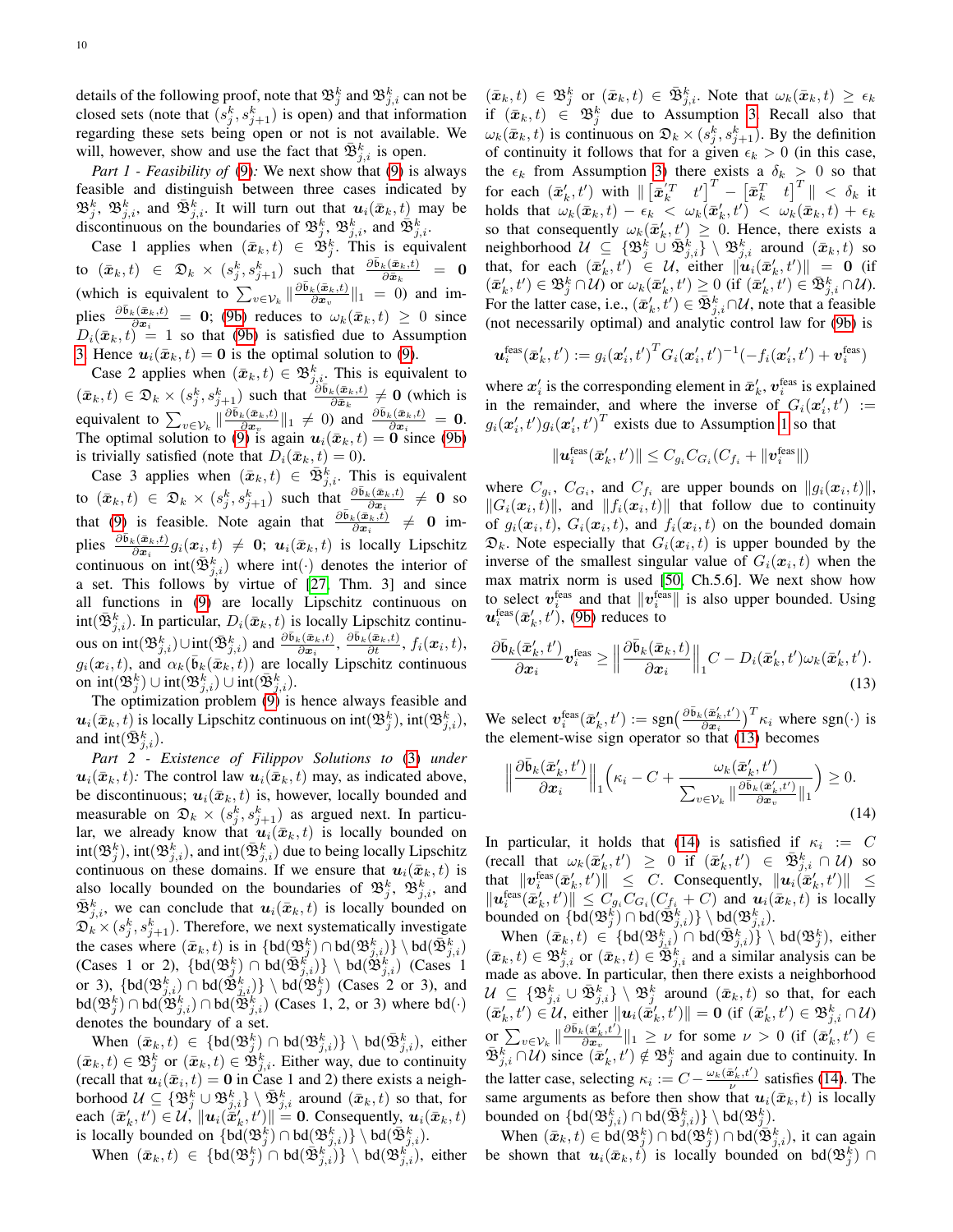$\text{bd}(\mathfrak{B}^k_{j,i}) \cap \text{bd}(\bar{\mathfrak{B}}^k_{j,i}).$  The proof is straighforward using the same arguments as in the previous discussion and omitted.

It follows that  $u_i(\bar{x}_k, t)$  is locally bounded on bd $(\mathfrak{B}_j^k)$ ,  $\text{bd}(\mathfrak{B}^k_{j,i}),$  and  $\text{bd}(\bar{\mathfrak{B}}^k_{j,i}).$  Since we have already concluded that the same holds on  $int(\mathfrak{B}_{j}^{k})$ ,  $int(\mathfrak{B}_{j,i}^{k})$ , and  $int(\bar{\mathfrak{B}}_{j,i}^{k})$ ,  $u_{i}(\bar{x}_{k},t)$ is consequently locally bounded on  $\mathfrak{B}_{j}^{k} \cup \mathfrak{B}_{j,i}^{k} \cup \overline{\mathfrak{B}}_{j,i}^{k} =$  $\mathfrak{D}_k \times (s_j^k, s_{j+1}^k)$ . To see that  $\mathbf{u}_i(\bar{\mathbf{x}}_k, t)$  is measureable, note that  $\mathfrak{B}_{j}^{k}$ ,  $\mathfrak{B}_{j,i}^{k'}$  and  $\bar{\mathfrak{B}}_{j,i}^{k}$  are measurable sets. The product of measurable functions is measurable and the indicator function (here used to indicate Cases 1, 2, and 3) defined on measurable sets is measurable so that  $u_i(\bar{x}_k, t)$  is measurable. Consequently, the multi-agent system described by the stacked dynamics of each agent in [\(3\)](#page-2-4) admits Filippov solutions  $\mathbf{x} : [t_0, t_1] \to \mathbb{R}^n$  from each initial condition in  $\mathfrak{D} \times \mathbb{R}_{\geq 0}$ where  $\mathfrak{D} := \mathfrak{D}_{j_1} \times \ldots \times \mathfrak{D}_{j_{|\mathcal{V}_k|}}$  for  $j_1, \ldots, j_{|\mathcal{V}_k|} \in \mathcal{V}_k$ .

*Part 3 - Application of Corollary [1:](#page-4-4)* For each  $\bar{b}_k(\bar{x}_k, t)$ , the individual solutions  $u_i(\bar{x}_k, t)$  to [\(9\)](#page-5-5) result in

$$
\sum_{i \in \mathcal{V}_k} \frac{\partial \bar{b}_k(\bar{x}_k, t)}{\partial x_i} (f_i(x_i, t) + g_i(x_i, t) \mathbf{u}_i(\bar{x}_k, t)) \ge
$$
\n
$$
\sum_{i \in \mathcal{V}_k} \left( -D_i(\bar{x}_k, t) \omega_k(\bar{x}_k, t) + \left\| \frac{\partial \bar{b}_k(\bar{x}_k, t)}{\partial x_i} \right\|_1 C \right)
$$
\n
$$
\Leftrightarrow \frac{\partial \bar{b}_k(\bar{x}_k, t)}{\partial \bar{x}_k} (f_k(\bar{x}_k, t) + \bar{g}_k(\bar{x}_k, t) \bar{\mathbf{u}}_k(\bar{x}_k, t)) \ge
$$
\n
$$
- \omega_k(\bar{x}_k, t) + \sum_{i \in \mathcal{V}_k} \left\| \frac{\partial \bar{b}_k(\bar{x}_k, t)}{\partial x_i} \right\|_1 C
$$
\n
$$
\Leftrightarrow \frac{\partial \bar{b}_k(\bar{x}_k, t)}{\partial \bar{x}_k} (f_k(\bar{x}_k, t) + \bar{g}_k(\bar{x}_k, t) \bar{\mathbf{u}}_k(\bar{x}_k, t)) \ge
$$
\n
$$
- \omega_k(\bar{x}_k, t) + \left\| \frac{\partial \bar{b}_k(\bar{x}_k, t)}{\partial \bar{x}_k} \right\|_1 C
$$
\n(15)

where the last equivalence follows by the definition of the sum norm.

In our analysis below, it is crucial to note that  $\bar{\mathfrak{B}}_{j,i}^k$  is open, which we show next. Denote by  $\mathrm{inv}\left(\frac{\partial \bar{\mathfrak{b}}_k(\bar{\boldsymbol{x}}_k,t)}{\partial \mathbf{x}_k}\right)$  $\frac{\partial_{\mathbf{c}}(\bar{\mathbf{x}}_k,t)}{\partial \mathbf{x}_i}$  ( $\mathcal{O}^{n_i}$ ) the inverse image of  $\frac{\partial \bar{b}_k(\bar{x}_k,t)}{\partial x_i}$  under  $\mathcal{O}^{n_i}$  where  $\mathcal{O} := (-\infty,0) \cup$  $(0, \infty)$ . Now, inv $\left(\frac{\partial \bar{\mathfrak{b}}_k(\bar{\mathfrak{a}}_k,t)}{\partial \mathfrak{a}_k}\right)$  $\left(\frac{\partial \bar{\mathbf{c}}_k(t)}{\partial \mathbf{x}_i}(\mathcal{O}^{n_i})\right)$  is open since  $\mathcal{O}^{n_i}$  is open and since the inverse image of a continuous function under an open set is open [\[51,](#page-11-34) Prop. 1.4.4]. It then holds that

$$
\bar{\mathfrak{B}}_{j,i}^k = \{\mathfrak{D}_k \times (s_j^k, s_{j+1}^k)\} \cap \textup{inv}\Big(\frac{\partial \bar{\mathfrak{b}}_k(\bar{\boldsymbol{x}}_k, t)}{\partial \boldsymbol{x}_i}(\mathcal{O}^{n_i})\Big)
$$

is open since the intersection of open sets is open.

We next show that [\(15\)](#page-10-11) implies [\(6\)](#page-4-1) so that Corollary [1](#page-4-4) can be applied for each  $\overline{b}_k(\overline{x}_k, t)$ . Since  $\overline{f}_k(\overline{x}_k, t)$  is locally Lipschitz continuous, it follows that  $\mathcal{L}_{F[\bar{f}_k]} \bar{\mathfrak{b}}_k(\bar{\mathbf{x}}_k,t) :=$  $\{\frac{\partial \bar{\mathfrak{b}}_k(\bar{\mathbf{x}}_k,t)}{\partial \bar{\mathbf{x}}_k}\bar{f}_k(\bar{\mathbf{x}}_k,t)\}$ . For  $\hat{\mathcal{L}}_{F[\bar{g}_k\bar{\mathbf{u}}_k]}\bar{\mathfrak{b}}_k(\bar{\mathbf{x}}_k,t)$ , we have to distinguish between the aforementioned three cases. First note that, if for each  $i \in \mathcal{V}_k$  we have  $(\bar{x}_k, t) \in \bar{\mathfrak{B}}_{j,i}^k$  (Case 3), then  $\hat{\mathcal{L}}_{F[\bar{g}_k\bar{\mathbf{u}}_k]}\bar{\mathfrak{b}}_k(\bar{\mathbf{x}}_k,t) = \left\{\frac{\partial \bar{\mathfrak{b}}_k(\bar{\mathbf{x}}_k,t)}{\partial \bar{\mathbf{x}}_k}\bar{g}_k(\bar{\mathbf{x}}_k,t)\bar{\mathbf{u}}_k(\bar{\mathbf{x}}_k,t)\right\}$ . This in particular follows since  $\bar{\mathfrak{B}}_{j,i}^k$  is open so that  $u_i(\bar{x}_k, t)$ as well as  $\bar{g}_k(\bar{x}_k, t)$  are locally Lipschitz continuous on  $\text{int}(\bar{\mathfrak{B}}_{j,i}^k) = \bar{\mathfrak{B}}_j^k$ . If for each  $i \in \mathcal{V}_k$  we have  $(\bar{x}_k, t) \in \mathfrak{B}_{j,i}^k$ (Case 2), then  $\hat{\mathcal{L}}_{F[\bar{g}_k\bar{\mathbf{u}}_k]} \bar{\mathfrak{b}}_k(\bar{x}_k, t) = \{0\}$  since  $\frac{\partial \bar{\mathfrak{b}}_k(\bar{x}_k, t)}{\partial x_i} = \mathbf{0}$  for each  $i \in \mathcal{V}_k$ . If for some agents  $(\bar{x}_k, t) \in \bar{\mathfrak{B}}_{j,i}^k$  while for others  $(\bar{x}_k, t) \in \mathfrak{B}_{j,i}^k$  (i.e., a mix of Case 2 and Case 3), the resulting  $\mathcal{\hat{L}}_{F[\bar{g}_k\bar{\mathbf{u}}_k]}\tilde{\bar{\mathbf{b}}}_k(\bar{\mathbf{x}}_k, t)$  will still be a singleton. If we have  $(\bar{x}_k, t) \in \mathfrak{B}^k_j$  (Case 1), then  $\mathcal{\hat{L}}_{F[\bar{g}_k\bar{u}_k]}\bar{\mathfrak{b}}_k(\bar{x}_k, t) = \{0\}$ since  $\frac{\partial \bar{b}_k(\bar{x}_k,t)}{\partial \bar{x}_k}$  = 0. Note that  $\min S = S$  when S is a singleton and recall  $\omega_k(\bar{x}_k, t)$  in [\(8\)](#page-5-7). Since  $\hat{\mathcal{L}}_{F[\bar{f}_k]} \bar{\mathfrak{b}}_k(\bar{x}_k, t)$ ,  $\hat{\mathcal{L}}_{F[\bar{g}_k\bar{\mathbf{u}}_k]}\bar{\mathfrak{b}}_k(\bar{\mathbf{x}}_k,t)$ , and  $\frac{\partial \bar{\mathfrak{b}}_k(\bar{\mathbf{x}}_k,t)}{\partial t}$  are singletons, [\(15\)](#page-10-11) is equivalent to

$$
\min \left\{ \hat{\mathcal{L}}_{F[\bar{f}_k]} \bar{\mathfrak{b}}_k(\bar{\boldsymbol{x}}_k, t) \oplus \hat{\mathcal{L}}_{F[\bar{g}_k \bar{\boldsymbol{u}}_k]} \bar{\mathfrak{b}}_k(\bar{\boldsymbol{x}}_k, t) \oplus \left\{ \frac{\partial \bar{\mathfrak{b}}_k(\bar{\boldsymbol{x}}_k, t)}{\partial t} \right\} \right\}
$$
\n
$$
\geq -\alpha_k(\bar{\mathfrak{b}}_k(\bar{\boldsymbol{x}}_k, t)) + \left\| \frac{\partial \bar{\mathfrak{b}}_k(\bar{\boldsymbol{x}}_k, t)}{\partial \bar{\boldsymbol{x}}_k} \right\|_1 C.
$$
\n(16)

Due to Lemma [1,](#page-1-1)  $\mathcal{L}_{F[\bar{f}_k + \bar{g}_k \bar{u}_k]} \bar{b}_k(\bar{x}_k, t)$   $\subseteq$  $\hat{\mathcal{L}}_{F[\bar{f}_k]}\bar{\mathfrak{b}}_k(\bar{\boldsymbol{x}}_k,t) \hspace{2mm} \oplus \hspace{2mm} \hat{\mathcal{L}}_{F[\bar{g}_k\bar{\boldsymbol{u}}_k]}\bar{\mathfrak{b}}_k(\bar{\boldsymbol{x}}_k,t) \hspace{2mm} \oplus \hspace{2mm} \{\frac{\partial \bar{\mathfrak{b}}_k(\bar{\boldsymbol{x}}_k,t)}{\partial t}\} \hspace{2mm} \text{so}$  $\text{that } \min \mathcal{L}_{F[\bar{f}_k+\bar{g}_k\bar{\bm{u}}_k]}\bar{\mathfrak{b}}_k(\bar{\bm{x}}_k,t) \;\; \geq \;\; \min\big\{ \hat{\mathcal{L}}_{F[\bar{f}_k]}\bar{\tilde{\mathfrak{b}}}_k(\bar{\bm{x}}_k,t) \;\oplus \;\;$  $\hat{\mathcal{L}}_{F[\bar{g}_k\bar{\mathbf{u}}_k]}$  $\bar{b}_k(\bar{\mathbf{x}}_k,t) \oplus \left\{\frac{\partial \bar{b}_k(\bar{\mathbf{x}}_k,t)}{\partial t}\right\}$ . Consequently, [\(16\)](#page-10-12) implies [\(6\)](#page-4-1) and  $(\boldsymbol{x}, 0) \models \phi_1 \wedge \ldots \wedge \phi_K$  follows by Corollary [1.](#page-4-4)

#### <span id="page-10-12"></span>**REFERENCES**

- <span id="page-10-0"></span>[1] W. Ren and R. W. Beard, "Consensus seeking in multiagent systems under dynamically changing interaction topologies," *IEEE Trans. Autom. Control*, vol. 50, no. 5, pp. 655–661, 2005.
- <span id="page-10-1"></span>[2] H. G. Tanner, A. Jadbabaie, and G. J. Pappas, "Stable flocking of mobile agents, part i: Fixed topology," in *Proc. Conf. Decis. Control*, Maui, HI, Dec. 2003, pp. 2010–2015.
- <span id="page-10-11"></span><span id="page-10-2"></span>[3] M. M. Zavlanos and G. J. Pappas, "Distributed connectivity control of mobile networks," *IEEE Trans. Robot.*, vol. 24, no. 6, pp. 1416–1428, 2008.
- <span id="page-10-3"></span>[4] S. Mastellone, D. M. Stipanović, C. R. Graunke, K. A. Intlekofer, and M. W. Spong, "Formation control and collision avoidance for multi-agent non-holonomic systems: Theory and experiments," *The Int. Journal Robot. Res.*, vol. 27, no. 1, pp. 107–126, 2008.
- <span id="page-10-4"></span>[5] M. Mesbahi and M. Egerstedt, *Graph theoretic methods in multiagent networks*, 1st ed. Princeton University Press, 2010.
- <span id="page-10-5"></span>[6] M. Kloetzer and C. Belta, "A fully automated framework for control of linear systems from temporal logic specifications," *IEEE Trans. Autom. Control*, vol. 53, no. 1, pp. 287–297, 2008.
- [7] G. E. Fainekos, A. Girard, H. Kress-Gazit, and G. J. Pappas, "Temporal logic motion planning for dynamic robots," *Automatica*, vol. 45, no. 2, pp. 343–352, 2009.
- <span id="page-10-6"></span>[8] H. Kress-Gazit, G. E. Fainekos, and G. J. Pappas, "Temporal-logic-based reactive mission and motion planning," *IEEE Trans. Robot.*, vol. 25, no. 6, pp. 1370–1381, 2009.
- <span id="page-10-7"></span>[9] S. G. Loizou and K. J. Kyriakopoulos, "Automatic synthesis of multiagent motion tasks based on ltl specifications," in *Proc. Conf. Decis. Control*, vol. 1, Nassau, Bahamas, Dec. 2004, pp. 153–158.
- [10] M. Guo and D. V. Dimarogonas, "Multi-agent plan reconfiguration under local LTL specifications," *The Int. Journal Robot. Res.*, vol. 34, no. 2, pp. 218–235, 2015.
- [11] M. Kloetzer and C. Belta, "Automatic deployment of distributed teams of robots from temporal logic motion specifications," *IEEE Trans. Robot.*, vol. 26, no. 1, pp. 48–61, 2010.
- [12] Y. E. Sahin, P. Nilsson, and N. Ozay, "Provably-correct coordination of large collections of agents with counting temporal logic constraints," in *Proc. Conf. Cyb.-Phys. Syst.*, Pittsburgh, PA, Apr. 2017, pp. 249–258.
- <span id="page-10-8"></span>[13] Y. Kantaros, M. Guo, and M. M. Zavlanos, "Temporal logic task planning and intermittent connectivity control of mobile robot networks," *IEEE Trans. Autom. Control*, vol. 64, no. 10, pp. 4105–4120, 2019.
- <span id="page-10-9"></span>O. Maler and D. Nickovic, "Monitoring temporal properties of continuous signals," in *Proc. Int. Conf. FORMATS FTRTFT*, Grenoble, France, Sept. 2004, pp. 152–166.
- <span id="page-10-10"></span>[15] G. E. Fainekos and G. J. Pappas, "Robustness of temporal logic specifications for continuous-time signals," *Theoret. Comp. Science*, vol. 410, no. 42, pp. 4262–4291, 2009.